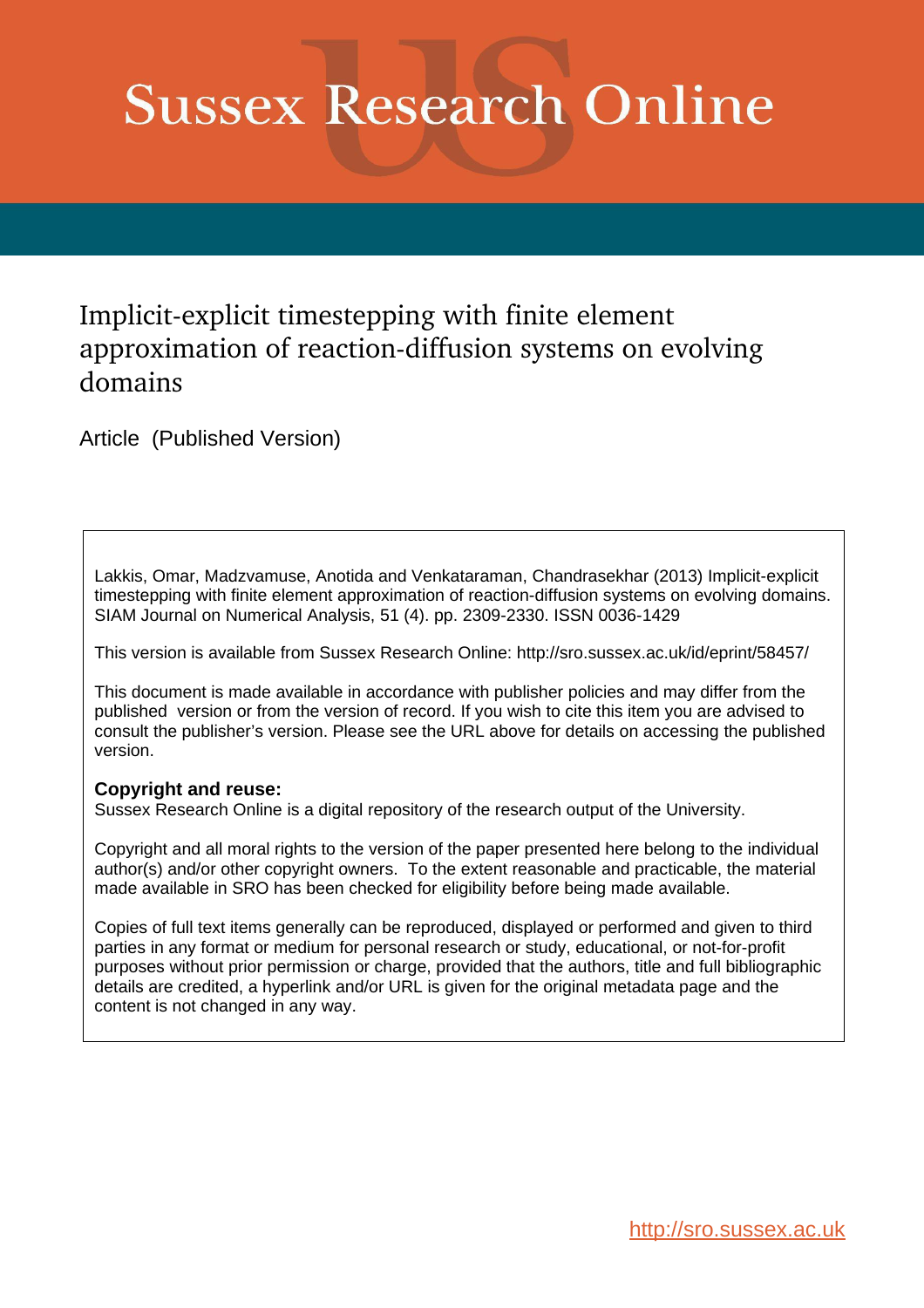#### **IMPLICIT–EXPLICIT TIMESTEPPING WITH FINITE ELEMENT APPROXIMATION OF REACTION–DIFFUSION SYSTEMS ON EVOLVING DOMAINS**∗

#### OMAR LAKKIS†, ANOTIDA MADZVAMUSE†, AND CHANDRASEKHAR VENKATARAMAN†

**Abstract.** We present and analyze an implicit–explicit timestepping procedure with finite element spatial approximation for semilinear reaction–diffusion systems on evolving domains arising from biological models, such as Schnakenberg's (1979). We employ a Lagrangian formulation of the model equations which permits the error analysis for parabolic equations on a fixed domain but introduces technical difficulties, foremost the space-time dependent conductivity and diffusion. We prove optimal-order error estimates in the  $L_{\infty}(0, T; L_2(\Omega))$  and  $L_2(0, T; H^1(\Omega))$  norms, and a pointwise stability result. We remark that these apply to Eulerian solutions. Details on the implementation of the Lagrangian and the Eulerian scheme are provided. We also report on a numerical experiment for an application to pattern formation on an evolving domain.

**Key words.** evolving domain, implicit-explicit scheme, finite element method, convergence rate, Eulerian scheme, Lagrangian scheme

**AMS subject classifications.** 65N30, 35K57, 92C15

#### **DOI.** 10.1137/120880112

**1. Introduction.** Since the seminal paper of Turing [43], *time-dependent reacttion–diffusion systems (RDSs)* have been studied as models for pattern formation in natural-process driven morphogenesis and developmental biology (see Murray [34] for details). An important generalization of these models consists in considering RDSs posed on *evolving domains*. This stems from the now relatively well-known observation that in many cases growth of organisms plays a pivotal role in the emergence of patterns and their evolution during growth development [34, 23]. RDSs on evolving domains have a wider scope of application, e.g., competing species of microorganisms in environmental biology, chemistry of materials and corrosion processes, and the spread of pollutants. Numerical simulations of RDSs on time-evolving domains reproducing the empirically observed pattern formation processes are commonly used [23, 5, 32, 4, 44, 14]. It is essential for scientists to computationally approximate and appreciate the error between simulations and exact solutions of such RDSs. Galerkin finite elements [41] are among the methods of choice to approximate such systems.

In spite of their widespread use, to the best of our knowledge, no complete error analysis of approximating finite element schemes for nonlinear reaction–diffusion systems on evolving domains is available in the literature, thus motivating this work. This is a sibling paper to [45] where we analyzed the well-posed nature of (exact)

<sup>∗</sup>Received by the editors June 7, 2012; accepted for publication (in revised form) April 3, 2013; published electronically August 6, 2013. This research was supported by the EPSRC DTA fellowship. http://www.siam.org/journals/sinum/51-4/88011.html

<sup>†</sup>Department of Mathematics, University of Sussex, Brighton, England, UK BN1 9QH (o.lakkis@sussex.ac.uk, http://www.maths.sussex.ac.uk/∼omar, a.madzvamuse@sussex.ac.uk, c.venkataraman@sussex.ac.uk). O. L. kindly acknowledges the partial logistic support of the Hausdorff Center for Mathematics, Bonn DE. The second author was supported by the British Council through its UK-US New Partnership Fund (PMI 2), the London Mathematical Society (R4P 2), and the EPSRC small grant scheme EP/H020349/1. The third author was supported by the British Engineering and Physical Sciences Research Council (EPSRC), Grants EP/G010404 and and EP/J106780/1.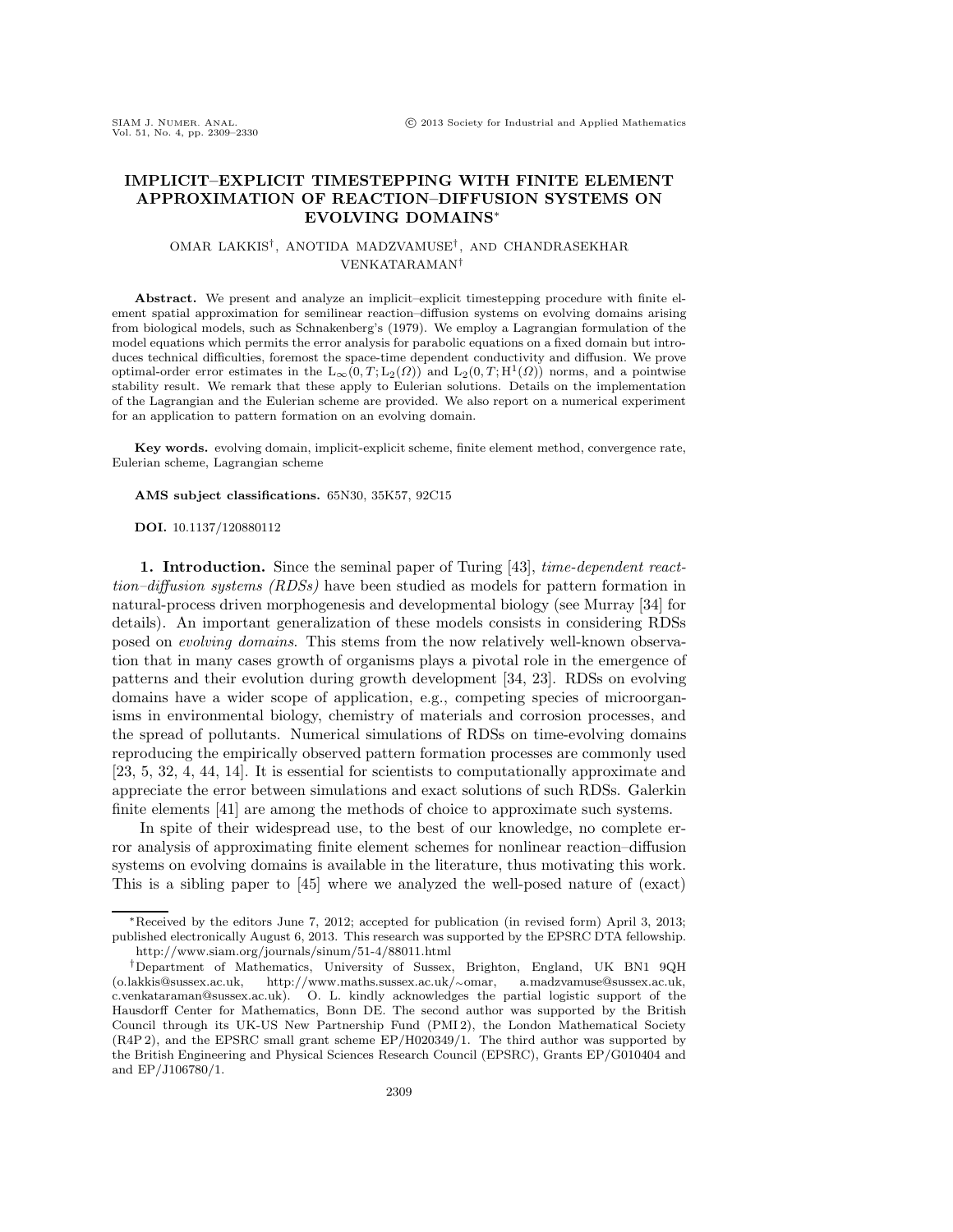RDSs on evolving domains. In most practical applications, the evolving domain is usually a surface embedded in the three-dimensional Euclidean space, but for simplicity we restrict our discussion to the case where both the reference domain and the evolving domain are flat, deferring thus the analysis of RDSs on evolving curved surfaces.

**1.1. RDS on a time-dependent evolving domain.** We study a RDS, also considered in [10, 27], which models a system of chemicals that interact through the reaction terms only and diffuse in the domain independently of each other. Given an integer  $m \geq 1$ , the vector  $u(x, t) \in \mathbb{R}^m$ , denoting the concentration of the chemical species  $i = 1, \ldots, m$ , at a spatial point  $x \in \Omega_t \subset \mathbb{R}^d$ ,  $d = 1, 2, 3$ , at time  $t \in [0, T]$ , T > 0, satisfies the following *initial–boundary value problem*

$$
\partial_t u_i(\boldsymbol{x},t) - D_i \Delta u_i(\boldsymbol{x},t) + \nabla \cdot [\boldsymbol{a} u_i](\boldsymbol{x},t) = f_i(\boldsymbol{u}(\boldsymbol{x},t)), \quad \boldsymbol{x} \in \Omega_t, t \in (0,T],
$$
\n
$$
[\boldsymbol{\nu} \cdot \nabla u_i](\boldsymbol{x},t) = 0, \quad \boldsymbol{x} \in \partial \Omega_t, t > 0,
$$
\n
$$
u_i(\boldsymbol{x},0) = u_i^0(\boldsymbol{x}), \quad \boldsymbol{x} \in \Omega_0,
$$

where  $\Omega_t$ , detailed in section 2.2, is a simply connected Lipschitz continuously evolving domain with respect to  $t \in [0, T]$ , and  $\mathbf{D} := (D_1, \ldots, D_m)^\mathsf{T}$  is a vector of strictly positive diffusion coefficients. Detailed assumptions on the *nonlinear reaction vector field*  $f := (f_1, \ldots, f_m)^\mathsf{T}$  are given in section 2.2. The convection  $\mathbf{a} = (a_1, \ldots, a_d)^\mathsf{T}$  is induced by the material deformation due to the evolution of the domain. The initial data  $u^0$  is a positive-entry bounded field. Since we are primarily interested in pattern formation phenomena that arise as a result of self-organization within a domain without outside-world communication we consider homogeneous Neumann boundary conditions, but other types of boundary conditions could be studied as well within our framework.

**1.2. Main results.** The core result in this paper is Theorem 5.1, where we prove optimal convergence rates of the discrete solution in  $L_{\infty}(0,T; L_2(\Omega))^m$  and  $L_2(0,T;H^1(\hat{\Omega})^m)$  (where  $\hat{\Omega}$  is a transformed version of  $\Omega_t$  to be described next). Our theoretical results are illustrated by numerical experiments, aimed mainly at quantifying the pattern formation phenomena related to the type of growth in the domains.

**1.3. A Lagrangian approach.** We employ, both for the analysis and the implementation of the computational method, a Lagrangian formulation of Problem 1.1 in the sense employed in fluid dynamics, i.e., where the evolving domain,  $\Omega_t \in \mathbb{R}^d$ , is the image of a time-dependent family of diffeomorphisms  $\mathcal{A}_t$  on a reference domain  $\hat{\Omega} \in \mathbb{R}^d$ . The m parabolic equations with constant diffusion coefficient constituting the RDS on  $\Omega_t$  are thus pulled back into equations on a fixed domain, albeit with space-time dependent coefficients. The fixed domain setting permits us to use the standard Bochner space machinery needed for evolution equations of parabolic type. On the other hand, we are thus left to deal (computationally and analytically) with three interacting difficulties:  $(1)$  a system of m coupled equations,  $(2)$  the nature of the nonlinearity  $f$  coupling the equations, and  $(3)$  the nonconstant diffusion and velocity coefficients, especially as functions of time. Our approach in tackling the nonlinearity consists in constructing a suitable globally Lipschitz extension of the nonlinear reaction field that coincides with it in a neighbourhood of the exact solution and then proving that both the exact solution and the numerical solution are confined to the domain of the original (nonextended) nonlinearity. We use mainly parabolic energy techniques but must have some pointwise control in order to bound the nonlinearities.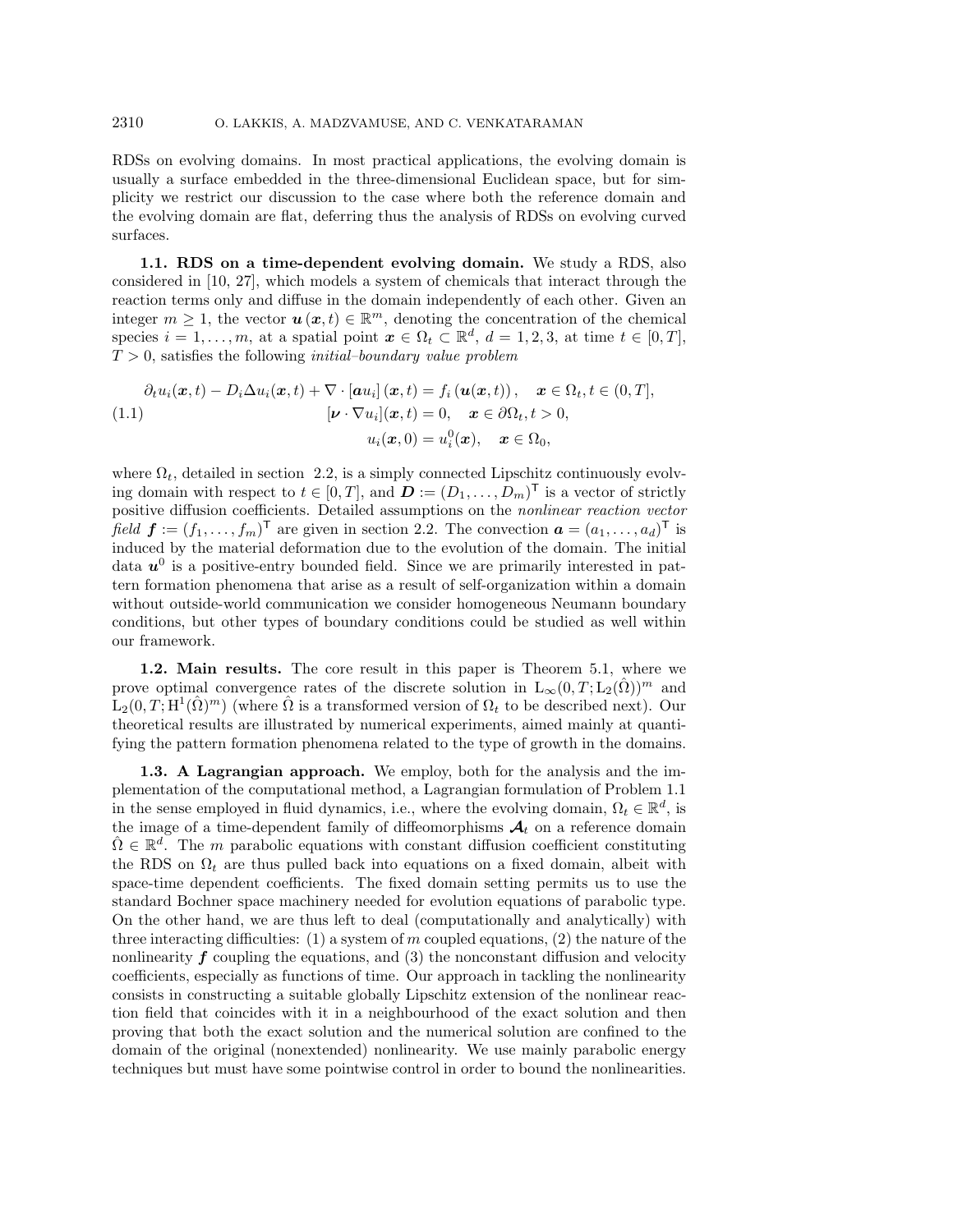Our treatment of the nonlinear reaction functions is based on the approach of [42]; see also [11, 35]. An alternative approach to ours would be to construct schemes where an invariant region for the continuous solution [8] is preserved under discretization; for work in this direction we refer to [13, 29, 22].

Although all of our error estimates are derived for the Lagrangian formulation, given that the domain evolution is prescribed, they carry in a straightforward manner to the Eulerian framework. The situation would be more delicate if the domain evolution was itself an unknown, such as a geometric motion coupled with the RDS, but this is outside the scope of this study.

The smooth prescribed evolution case we deal with in this study is of relevance in many applications (see, for example, [34]), including but not limited to skin pigment pattern formation during development. We note that in many important applications such as *morphogen controlled growth*, where the evolution of the domain is governed by the solution to the RDS  $[3]$ , or cell motility  $[14]$  and tumour growth  $[4]$ , where the deformation of the cell membrane is governed by a geometric evolution law, the domain itself is an unknown which must be approximated. This more challenging setting warrants further investigation. The transformation to the reference domain, which we make use of in our Lagrangian analysis, would now depend on the solution of the RDSs or on the geometric properties of the domain leading to the consideration of quasi linear or fully nonlinear RDSs on fixed domains.

**1.4. Implicit-explicit schemes.** The fully discrete method that we analyze is a fully practical method, implemented in the ALBERTA toolbox (code available upon request), using an implicit-explicit backward Euler scheme to derive the timediscretization [28].

On fixed domains, Zhang, Wong, and Zhang [49] analyze a second order implicitexplicit finite element scheme for the Gray—Scott model, and Garvie and Trenchea [18] analyze a first order scheme for an RDS that models predator prey dynamics. In [7] the authors propose and briefly analyze a numerical method based on an implicitexplicit time discretization and spherical harmonics for the spatial approximation of an RDS posed on the surface of a stationary sphere. The a posteriori analysis of finite element methods for RDSs is treated in, for example, the book [15] where systems of coupled parabolic differential equations (reaction-diffusion) and ordinary differential equations are considered, and [33] where one-dimensional scalar quasilinear RDSs are considered. An adaptive finite element method for semilinear RDSs on evolving domains and surfaces is presented in [46]. Another approach is the *moving finite element* method, where nodal movement is regarded as an unknown (even on fixed domain problems) and at each timestep nodes are moved, usually with the goal of controlling the error [30, 31, 2]; for the analysis of the moving finite element method we refer to [12]. In [48] the authors describe an adaptive moving mesh FEM to approximate solutions of the Gray—Scott RDS on a *fixed* domain. Recently, Mackenzie and Madzvamuse [26] analyzed a finite difference scheme approximating the solution of a linear RDS on a domain with continuous spatially linear isotropic evolution.

Our study is novel in that we propose and analyze a finite element method to approximate RDSs on a domain with continuous (possibly nonlinear) evolution. This creates space-time-dependent coefficients impacting the diffusion and the timederivative term which complicates the fully discrete scheme's analysis and requires a careful treatment of the timestep, depending on the rate of domain evolution. In spite of it being only first order in time, the proposed implicit–explicit method is robust for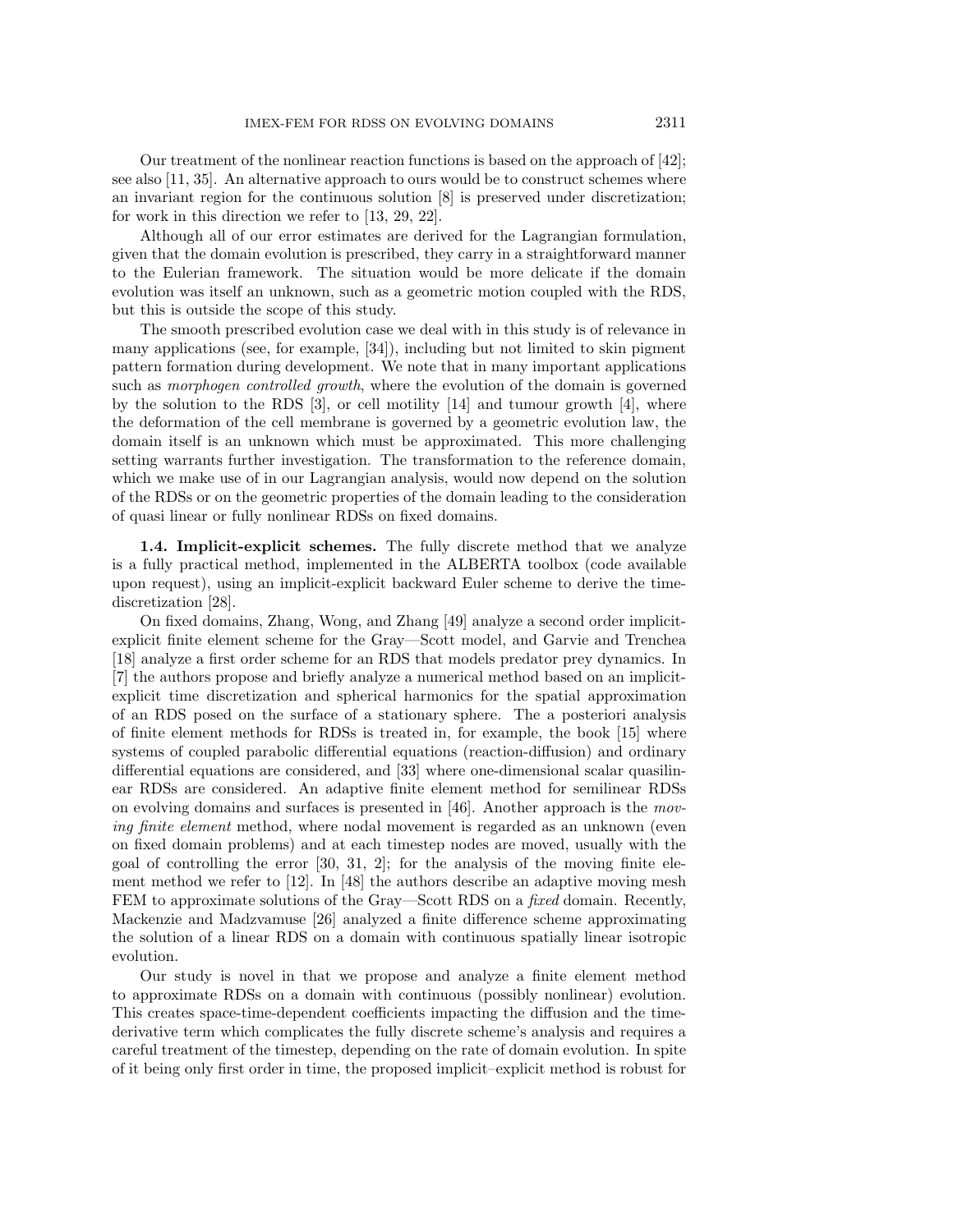the targetted applications, where long time integration is essential and the problems are often posed on complex geometries such as the surface of an organism.

**1.5. Outline.** The structure of this paper is as follows: in section 2 we introduce the notation employed throughout this article, and we state our model problem together with the assumptions that we make on the problem data and the domain evolution. We present the weak formulation of the continuous problem and define a modified nonlinear reaction function which we introduce for the analysis. In section 3 we present the *semidiscrete* (space-discrete) and the *fully discrete finite element schemes* with some remarks regarding implementation, allowing the practically minded reader to skip over the analysis through to section 6. We then analyze the semidiscrete scheme in section 4 and the fully discrete scheme in section 5 proving optimal-rate error bounds as well as a maximum-norm stability result, whereby the stabilizing effect of domain growth observed in the continuous case is preserved at the discrete level and in the numerical schemes. In section 6 we provide a concrete implementation of the finite element scheme with a set of reaction kinetics commonly encountered in developmental biology, considering domains with spatially linear and nonlinear evolution. In section 7 we present computational experiments to illustrate our theoretical results.

**2. Notation and setup.** In this section we define most of the basic notation for the rest of the paper, introduce the evolving domain framework, set the detailed blanket assumptions, and introduce a pulled-back version of Problem 1.1.

**2.1. Calculus and function spaces.** Given an open and bounded stationary domain  $\Pi \subset \mathbb{R}^d$  and a function  $\eta \in C^1(\Pi; \mathbb{R}^m)$ , we denote by  $\nabla \eta$  the Jacobian matrix of *η* with components  $[\nabla \eta(x)]_{ij} = \partial_{x_i} \eta_j$ . For  $\eta \in C^1(\Pi; \mathbb{R}^d)$  we denote by  $\nabla \cdot \eta$  the divergence of  $\eta$ . In an effort to compress notation for spatial derivatives, we introduce the convention used above, that if the variable with respect to which we differentiate is omitted, it should be understood as the spatial argument of the function.

We denote by  $L_p(\Pi)$ ,  $W^{p,k}(\Pi)$ , and  $H^k(\Pi)$ , the Lebesgue, Sobolev, and Hilbert spaces, respectively, equipped with the usual norms and seminorms [16]. For vector valued functions  $\eta, \mu : \Pi \to \mathbb{R}^m$ , we denote

(2.1) 
$$
\langle \boldsymbol{\eta}, \boldsymbol{\mu} \rangle_{\Pi^m} := \sum_{i=1}^m \int_{\Pi} \eta_i(\boldsymbol{x}) \mu_i(\boldsymbol{x}) \mathrm{d} \boldsymbol{x}
$$

with the corresponding modifications to the norms and seminorms.

**2.2. Evolving domain.** Let  $\hat{\Omega} \subset \mathbb{R}^d$  be a simply connected, convex domain with Lipschitz boundary; we will call it the reference domain. We define the evolving domain as a time-parametrized family of domains (2.2)

 ${\hat{\Omega}}_t := {\cal A}_t({\hat\Omega})\}_0 \leq t \leq T$ , where  ${\cal A}_t : {\hat\Omega} \to {\Omega}_t$  is a C<sup>1</sup>-diffeomorphism for each fixed  $t \in [0, T]$ .

The Jacobian matrix of  $\mathcal{A}_{t}(\cdot)$ , its determinant, and its inverse will be, respectively, denoted by

(2.3) 
$$
\mathbf{J}_t(\boldsymbol{\xi}) := \nabla \mathbf{\mathcal{A}}_t(\boldsymbol{\xi}), \quad J_t(\boldsymbol{\xi}) := \det \mathbf{J}_t(\boldsymbol{\xi}), \text{ and } \mathbf{K}_t(\boldsymbol{\xi}) := [\nabla \mathbf{\mathcal{A}}_t(\boldsymbol{\xi})]^{-1}
$$

for each  $(\xi, t) \in \hat{\Omega} \times [0, T]$ . We will use also the *evolution induced convection* on the evolving domain

(2.4) 
$$
\mathbf{a}(\mathbf{x},t) := \partial_t \mathbf{A}_t (\mathbf{A}_t^{-1}(\mathbf{x})) \text{ for } \mathbf{x} \in \Omega_t \text{ and } t \in [0,T].
$$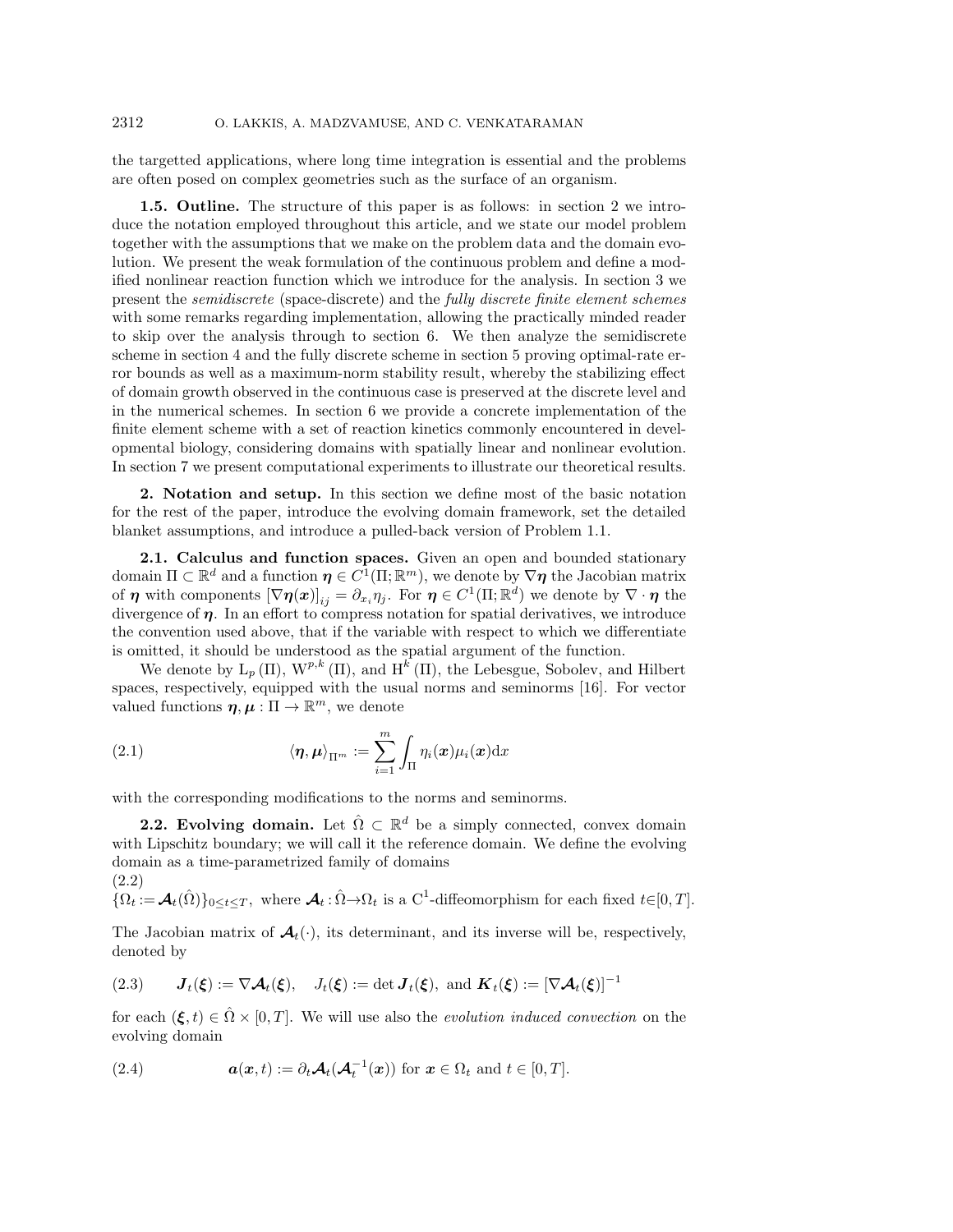From classical results [1] we have the expression

(2.5) 
$$
\partial_t J(\boldsymbol{\xi},t) = J_t(\boldsymbol{\xi}) \nabla \cdot \boldsymbol{a} \left( \boldsymbol{\mathcal{A}}_t(\boldsymbol{\xi}),t \right) \text{ for } (\boldsymbol{\xi},t) \in \hat{\Omega} \times [0,T],
$$

and the Reynold's transport theorem [1], which reads as follows: For a function  $g \in C^1(\Omega_t, [0,T])$ 

(2.6) 
$$
\frac{\mathrm{d}}{\mathrm{d}t} \int_{\Omega_t} g = \int_{\Omega_t} \partial_t g + \nabla \cdot (ag).
$$

To aid the exposition we define Q to be the topologically cylindrical space-time domain:

(2.7) 
$$
Q := \{(\bm{x}, t) : \bm{x} \in \Omega_t, t \in [0, T] \}.
$$

We now introduce notation to relate functions defined on the evolving domain to functions defined on the reference domain. Given a function  $g: \mathcal{Q} \to \mathbb{R}$  we denote by  $\hat{g}: \hat{\Omega} \times [0,T] \to \mathbb{R}$  its pull-back on the reference domain, defined by the following relationship:

(2.8) 
$$
\hat{g}(\xi, t) := g(\mathcal{A}_t(\xi), t), \quad (\xi, t) \in \hat{\Omega} \times [0, T].
$$

Assuming sufficient smoothness on the function  $g$ , using  $(2.8)$  and the chain rule we may relate time-differentiation on the reference and evolving domains:<sup>1</sup>

(2.9) 
$$
\partial_t \hat{g}(\xi, t) = \partial_2 g \left( \mathcal{A}_t(\xi), t \right) + \left[ \mathbf{a} \cdot \nabla g \right] \left( \mathcal{A}_t(\xi), t \right), \quad (\xi, t) \in \hat{\Omega} \times [0, T].
$$

The right-hand side of  $(2.9)$  is commonly known as the material derivative of g with respect to the velocity **a**. The following result relates the norm of a function  $g: \mathcal{Q} \to \mathbb{R}$ on the evolving domain with its pull-back  $\hat{q}$  on the reference domain:

(2.10) 
$$
||g||_{L_2(\Omega_t)}^2 = \langle J_t \hat{g}, \hat{g} \rangle_{\hat{\Omega}} =: ||\hat{g}||_{J_t}^2.
$$

For the gradient of a sufficiently smooth function  $g: \mathcal{Q} \to \mathbb{R}$ , we have

(2.11) 
$$
\|\nabla g\|_{\mathcal{L}_2(\Omega_t)}^2 = \langle J_t \mathbf{K}_t \nabla \hat{g}, \mathbf{K}_t \nabla \hat{g} \rangle_{\hat{\Omega}} = \langle \mathbf{B}_t \nabla \hat{g}, \nabla \hat{g} \rangle_{\hat{\Omega}} =: |\hat{g}(\cdot, t)|_{\mathbf{B}_t}^2,
$$

where  $\mathbf{B} := J\mathbf{K}\mathbf{K}^{\mathsf{T}}$ . For  $t \in [0, T]$  we define the bilinear form

(2.12) 
$$
b_t(\hat{v}, \hat{w}) := \langle \mathbf{B}_t \nabla \hat{v}, \nabla \hat{w} \rangle_{\hat{\Omega}} \text{ for } \hat{v}, \hat{w} \in \mathrm{H}^1(\hat{\Omega}).
$$

Assumption 2.1 implies that there exists  $\mu, \bar{\mu} \in \mathbb{R}_+$  such that for  $i = 1, \ldots, m$  and for all  $\hat{v} \in H^1(\hat{\Omega}),$ 

$$
(2.13) \qquad \qquad \mu \left\| \nabla \hat{v} \right\|_{\mathrm{L}_{2}(\hat{\Omega})}^2 \leq b_t \left( \hat{v}, \hat{v} \right) \leq \left\| \mathbf{B} \right\|_{\mathrm{L}_{\infty}(\hat{\Omega})} \left\| \nabla \hat{v} \right\|_{\mathrm{L}_{2}(\hat{\Omega})}^2 = \bar{\mu} \left\| \nabla \hat{v} \right\|_{\mathrm{L}_{2}(\hat{\Omega})}^2.
$$

*Assumption* 2.1 (Regularity of the mapping). It will be sometimes handy to denote the family  $\{\mathcal{A}_t\}_{t\in[0,T]}$ , introduced in 2.2,  $\mathcal{A}$  as a single map  $(x,t) \ni \Omega \times$  $[0, T] \mapsto \mathcal{A}_t(x)$ . We assume the following regularity:

(2.14) 
$$
\mathcal{A} \in C^1(\hat{\Omega} \times [0,T]) \quad \text{and} \quad \mathcal{A}_t \in C^{k+1}(\hat{\Omega}) \text{ for each } t \in [0,T],
$$

where  $k$  will be taken equal to the degree of the basis functions of the finite element space defined in the following section. To ensure the mapping is invertible we assume that the determinant of the Jacobian  $J$  of the mapping  $\mathcal{A}$  (cf. (2.3)) satisfies

$$
(2.15) \t\t\t J > 0 \text{ in } \hat{\Omega} \times [0, T].
$$

<sup>&</sup>lt;sup>1</sup>To avoid confusion, as in (2.9) we denote by  $\partial_i f$  the partial derivative with respect to the *i*th argument of the function f for a positive integer i. When there is no risk of confusion we write  $\partial_t f$ for the time derivative of a time-dependent function  $f$  even when such a variable is not explicitly written in the arguments.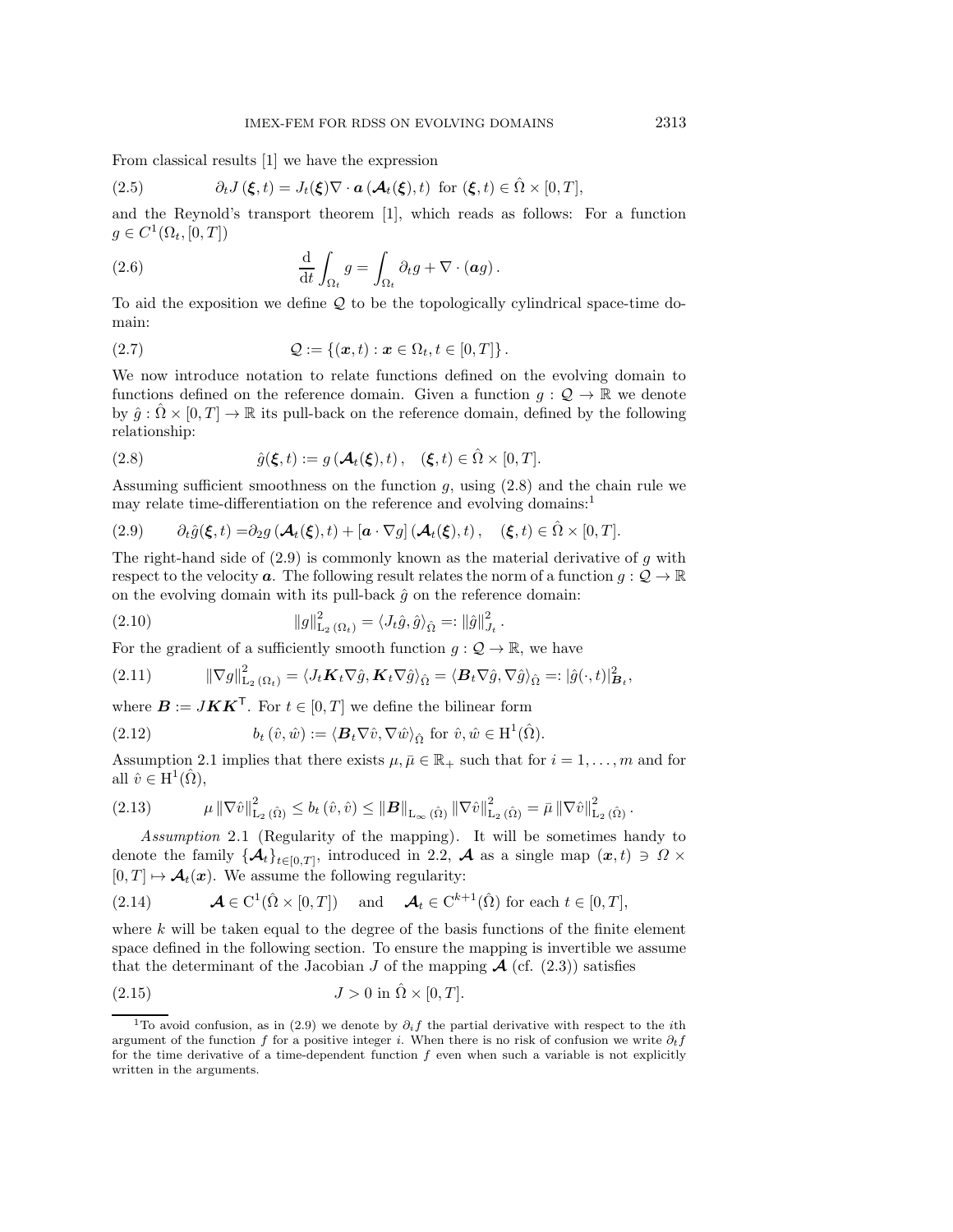**2.3. The RDS reformulated on the reference domain.** Using (2.8)–(2.11) and a change of variable in the divergence, we obtain the following equivalent formulation of Problem 1.1 on a reference domain. Denote by  $\hat{u}: \hat{\Omega} \times [0,T] \to \mathbb{R}^m$  the function that satisfies for  $i = 1, \ldots, m$ ,

(2.16)  
\n
$$
\partial_t \hat{u}_i - \frac{D_i}{J} \nabla \cdot (\boldsymbol{B} \nabla \hat{u}_i) + \hat{u}_i \nabla \cdot \hat{\boldsymbol{a}} = f_i(\hat{\boldsymbol{u}}) \text{ on } \hat{\Omega} \times (0, T],
$$
\n
$$
\hat{\boldsymbol{\nu}} \cdot \boldsymbol{B} \nabla \hat{u}_i = 0 \text{ on } \partial \hat{\Omega} \times (0, T],
$$
\n
$$
\hat{u}_i(\boldsymbol{\xi}, 0) = \hat{u}_i^0(\boldsymbol{\xi}), \quad \boldsymbol{\xi} \in \hat{\Omega},
$$

where

(2.17) 
$$
\hat{a}(\mathcal{A}_t(\xi)) = \partial_t \mathcal{A}_t(\xi) \text{ for } (\xi, t) \in \hat{\Omega} \times [0, T].
$$

*Assumption* 2.2 (Nonlinear reaction vector field). We assume throughout that *f* is of the form

(2.18) 
$$
f_i(z) = z_i F_i(z) \ \forall z \in \text{Dom } f =: I \text{ and each } i = 1, ..., m
$$

for some vector field  $\mathbf{F} \in C^1(I)$  and some open set  $I \subset \mathbb{R}^m$ . As a result  $\mathbf{f} \in C^1(I)$ and it is locally Lipschitz. In section 6 we provide an example of a widely studied set of reaction kinetics that satisfy the structural assumptions we make on the nonlinear reaction vector field.

*Assumption* 2.3 (Existence and regularity). We assume the global existence of a solution  $\hat{u}$  to Problem 2.3. Furthermore we assume  $\hat{u}$  is in  $H^{\ell+1}(\hat{\Omega})^m$  with  $\partial_t \hat{u}$  in  $H^{\ell+1}(\hat{\Omega})^m$ , where  $\ell$  is the polynomial degree of the finite element space defined in the following section.

*Remark* 2.4 (Applicability of Assumption 2.3). In [45], we proved the global existence of positive classical solutions to Problem 1.1 for a class of RDSs with positive initial data on domains with bounded spatially linear isotropic evolution.

**2.4. Weak formulation.** To construct a finite element discretization, we introduce a *weak solution* of the system 2.6, denoted by  $\hat{u}_i \in L_2(0,T;H^1(\hat{\Omega}))$ ,  $i = 1,\ldots,n$ with  $\partial_t \hat{u}_i \in L_2(0,T;H^{-1}(\hat{\Omega}))$  such that

$$
(2.19)\ \ \langle J(\partial_t\hat{u}_i+\hat{u}_i\nabla\cdot\boldsymbol{a}\left(\boldsymbol{\mathcal{A}}_t\right)),\hat{\chi}\rangle_{\hat{\Omega}}+D_ib_t\left(\nabla\hat{u}_i,\nabla\hat{\chi}\right)=\langle Jf_i(\hat{\boldsymbol{u}}),\hat{\chi}\rangle_{\hat{\Omega}}\ \ \ \forall\,\hat{\chi}\in\mathrm{H}^1(\hat{\Omega}).
$$

Using the expression for the time-derivative of the determinant of the Jacobian (2.5), we have

(2.20) 
$$
\langle \partial_t (J\hat{u}_i), \hat{\chi} \rangle_{\hat{\Omega}} + D_i b_t (\nabla \hat{u}_i, \nabla \hat{\chi}) = \langle Jf_i(\hat{\boldsymbol{u}}), \hat{\chi} \rangle_{\hat{\Omega}} \quad \forall \ \hat{\chi} \in \mathrm{H}^1(\hat{\Omega}).
$$

We shall use (2.20) to construct a finite element scheme to approximate the solution to Problem 1.1 on the reference domain.

**2.5. Extended nonlinear reaction function.** In general the techniques used to show Assumptions 2.2 and 2.3 hold utilize the maximum principle [40, 45]. In the discrete case, since the maximum principle cannot be applied [41, p. 83], we show, under suitable assumptions, maximum-norm bounds on the discrete solution in (5.26) that guarantee the solution remains in the region  $I$  defined in (2.18). We introduce a modified *globally Lipschitz* nonlinear reaction in order to derive the error bounds, but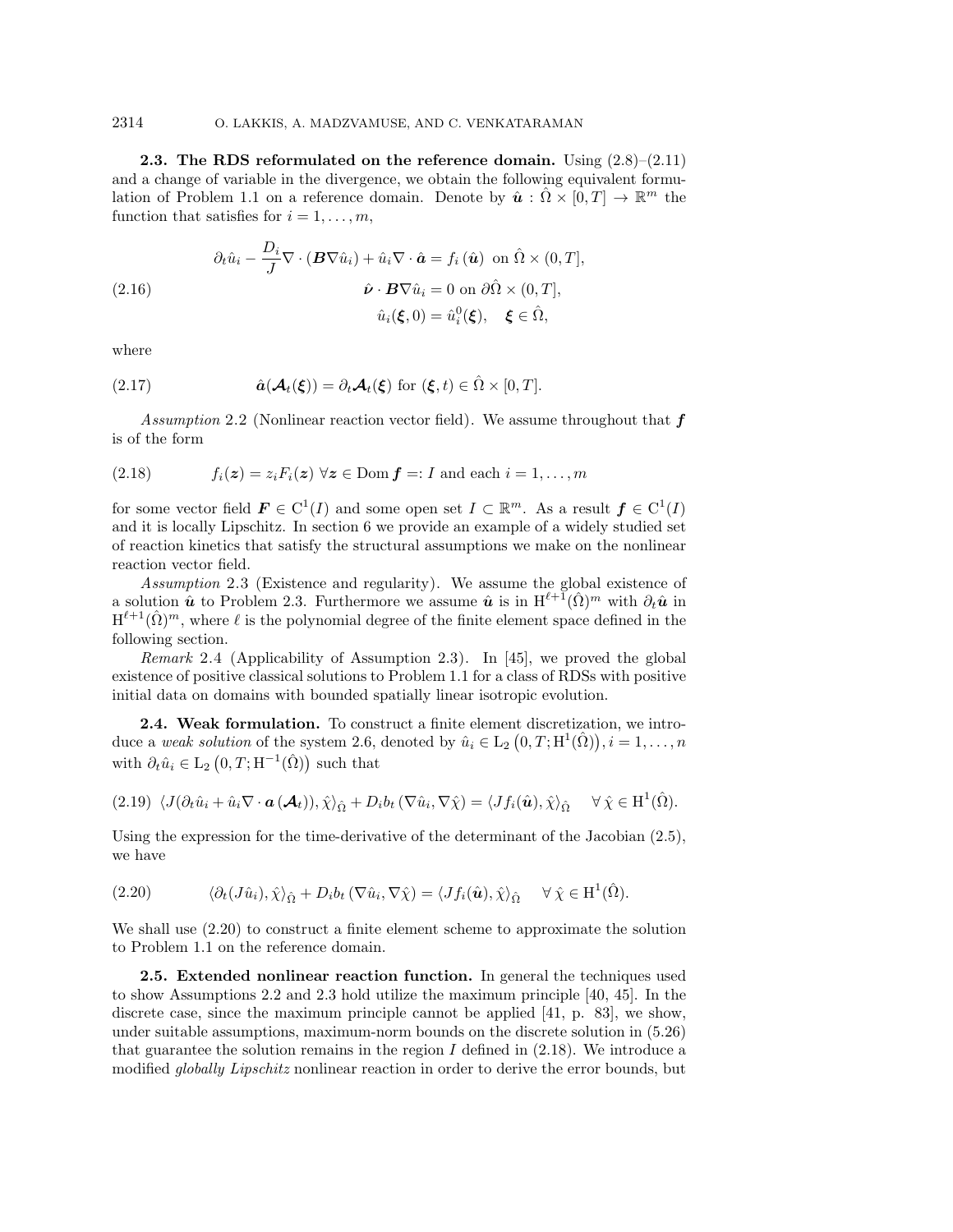this extension is never needed in practice and hence needs not be computed. Recalling Assumption 2.2, we define  $\widetilde{F} \in C^1(\mathbb{R}^m)$  such that

$$
(2.21) \qquad \begin{cases} \widetilde{F}(z) = F(z) \quad \text{for } z \in I, \\ \left| \widetilde{F}'(z) \right| < \widetilde{C} \quad \text{for } z \in \mathbb{R}^m, \end{cases} \qquad \text{and } \widetilde{f}_i(z) := z_i \widetilde{F}_i(z) \quad \text{for } z \in \mathbb{R}^m.
$$

The function  $\tilde{F}$  is guaranteed to exist due to Assumptions 2.2, 2.3, the Whitney extension theorem [17, Theorem 1, section 6.5], and the use of an appropriate cut-off factor. If  $u$  is a solution of  $(1.1)$ 

$$
\widetilde{f}(\mathbf{u}) = f(\mathbf{u}).
$$

Thus, we may without restriction replace  $f$  with  $\tilde{f}$  in (1.1).

**3. Finite element method.** In this section we design the finite element method, first by discretizing Problem 2.3 in space only, discussing some properties of the semidiscrete scheme and then passing to the fully discrete scheme.

**3.1. Spatial discretization setup.** We shall split the spatial and temporal discretization of Problem 1.1 into separate steps. For the spatial approximation, we employ a conforming finite element method. To this end, we define  $\mathscr{T}$  a triangulation of the reference domain. We shall consistently denote by  $\hat{h} := \max_{s \in \hat{\mathcal{F}}} \text{diam}(s)$  the mesh-size of  $\hat{\mathcal{F}}$ . We assume the triangulation  $\hat{\mathcal{F}}$  is conforming and that there is no error due to boundary approximation. Furthermore, given  $\{\hat{\mathscr{I}}_i\}_{i=1}^{\infty}$ , a sequence of conforming triangulations, we assume the *quasi uniformity* of the sequence holds; for details see, for example, [39]. Note that the assumption of quasi uniformity implies that the family of triangulations is shape-regular [39, p. 159].

Given the triangulation  $\hat{\mathcal{F}}$ , we now define a finite element space on the reference configuration:

(3.1) 
$$
\hat{\mathbb{V}} := \left\{ \hat{\Phi} \in H^1(\hat{\Omega}) : \hat{\Phi}|_{s} \text{ is piecewise polynomial of degree } \ell \right\}.
$$

We utilize the following known results about the accuracy of the finite element space  $\hat{\mathbb{V}}$ . By the definition of  $\hat{\mathbb{V}}$ , we have for  $\hat{v} \in H^{\ell+1}(\hat{\Omega})$  (see, for example, Brenner and Scott  $[6]$  or Thomée  $[41]$ ),

$$
(3.2) \quad \inf_{\hat{\Phi}\in\hat{\mathbb{V}}} \left\{ \left\| \hat{v} - \hat{\Phi} \right\|_{\mathcal{L}_2(\hat{\Omega})} + \hat{h} \left\| \nabla(\hat{v} - \hat{\Phi}) \right\|_{\mathcal{L}_2(\hat{\Omega})} \right\} \leq C \hat{h}^{\ell+1} |\hat{v}|_{H^{\ell+1}(\hat{\Omega})}.
$$

Let the degree of the finite element space satisfy  $\ell + 1 > \frac{d}{2}$ , where d is the spatial dimension. In the analysis we shall make use of the fact that (3.2) is satisfied by taking the Lagrange interpolator  $\Lambda^h : H^{\ell+1}(\hat{\Omega}) \to \hat{\mathbb{V}}$  in place of  $\hat{\Phi}$ . (Note that  $\ell + 1 > d/2$ implies  $H^{\ell+1}(\hat{\Omega}) \hookrightarrow C^0(\Omega)$  so the Lagrange interpolant is well defined.) Let  $\mathcal{I}^h : C^0 \to$  $\hat{V}$  be a Clément type interpolant [9]. The following bound holds:

(3.3) 
$$
\|\hat{v} - \mathcal{I}^h \hat{v}\|_{L_{\infty}(\hat{\Omega})} \leq C \hat{h}^{\ell+1-d/2} |\hat{v}|_{H^{\ell+1}(\hat{\Omega})}.
$$

We shall make use of the following inverse estimate valid on quasiuniform sequences of triangulations:

(3.4) 
$$
\|\hat{\Phi}\|_{L_{\infty}(\hat{\mathbb{V}})} \leq C \hat{h}^{-d/2} \|\hat{\Phi}\|_{L_{2}(\hat{\mathbb{V}})} \quad \forall \hat{\Phi} \in \hat{\mathbb{V}}.
$$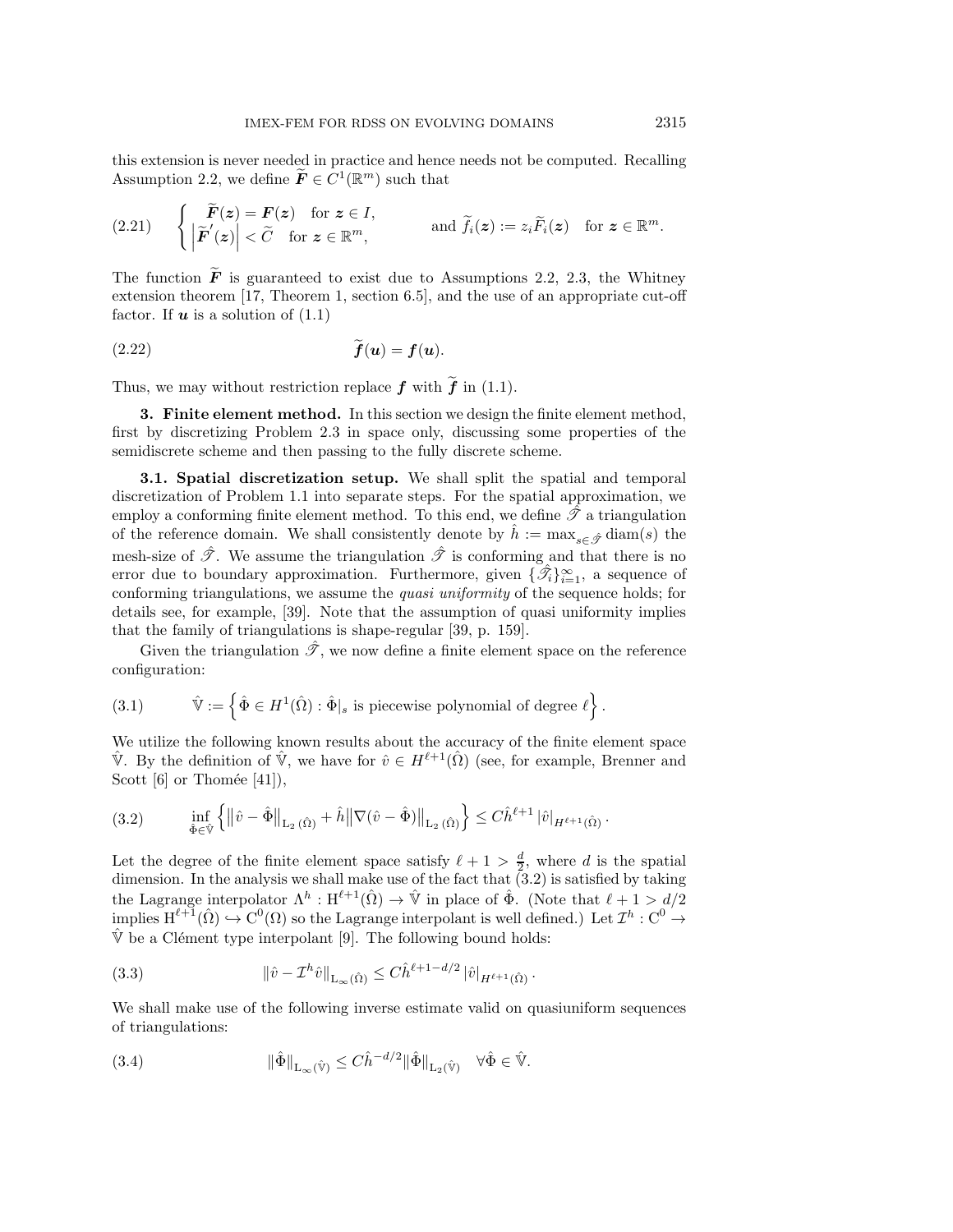**3.2. Semidiscrete approximation.** We define the spatially semidiscrete approximation of the solution of Problem 1.1 to be a function  $\hat{u}_i^h:[0,T] \to \hat{V}$ , such that for  $i = 1, \ldots, m$ ,

(3.5) 
$$
\left\{ \left\langle \partial_t (J \hat{u}_i^h), \hat{\Phi} \right\rangle_{\hat{\Omega}} + \left\langle D_i \mathbf{B} \nabla \hat{u}_i^h, \nabla \hat{\Phi} \right\rangle_{\hat{\Omega}} = \left\langle J \widetilde{f}_i(\hat{\mathbf{u}}^h), \hat{\Phi} \right\rangle_{\hat{\Omega}} \quad \forall \hat{\Phi} \in \hat{\mathbb{V}},
$$

$$
\hat{u}_i^h(0) = \Lambda^h \hat{u}_i^0,
$$

where  $\Lambda^h$  is the Lagrange interpolant.

Propostion 3.1 (Solvability of the semidiscrete scheme). *Let Assumptions* 2.3 *and* 2.1 *hold.* Then, the semidiscrete scheme (3.5) possesses a unique solution  $\hat{u}^h$  ∈  $L_{\infty} (0, T)^m$ .

*Proof.* In (3.5) if we write  $\hat{u}_i^h(t)$  as  $\sum_{j=1}^{\dim(\hat{\mathbb{V}})} \alpha_j \hat{\Phi}_j$ , we obtain a system of  $\dim(\hat{\mathbb{V}})$  ordinary differential equations for each i. By assumption the initial data for each ODE is bounded. From Assumption 2.1 and the construction of  $\hat{f}$  (2.21), we have that  $J, \tilde{f}, B$  and their products are continuous globally Lipschitz functions. From ODE theory (for example, [37]) we conclude that (3.5) possesses a unique bounded solution. П

**3.3. The effect of domain evolution on the semidiscrete solution.** We now examine the stability of (3.5) and show that domain growth has a *diluting* or *stabilizing* effect on the semidiscrete solution, mirroring results for the continuous problem [24]. Taking  $\hat{\Phi} = \hat{u}_i^h$  in (3.5) gives for  $i = 1, \ldots, m$ ,

(3.6) 
$$
\left\langle \partial_t (J \hat{u}_i^h), \hat{u}_i^h \right\rangle_{\hat{\Omega}} + D_i b_t \left( \nabla \hat{u}_i^h, \nabla \hat{u}_i^h \right) = \left\langle J \tilde{f}_i(\hat{\boldsymbol{u}}^h), \hat{u}_i^h \right\rangle_{\hat{\Omega}}.
$$

For the first term on the left of (3.6) we have

(3.7) 
$$
\langle \partial_t (J \hat{u}_i^h), \hat{u}_i^h \rangle_{\hat{\Omega}} = \frac{\mathrm{d}}{\mathrm{d}t} \langle J \hat{u}_i^h, \hat{u}_i^h \rangle_{\hat{\Omega}} - \langle J \hat{u}_i^h, \partial_t \hat{u}_i^h \rangle_{\hat{\Omega}}.
$$

The application of Reynold's transport theorem (2.6) gives

(3.8) 
$$
\langle \partial_t (J \hat{u}_i^h), \hat{u}_i^h \rangle_{\hat{\Omega}} = \frac{1}{2} \left( \frac{\mathrm{d}}{\mathrm{d}t} \left\| \hat{u}_i^h \right\|_J^2 + \langle J u_i^h, u_i^h \nabla \cdot \boldsymbol{a}(\boldsymbol{\mathcal{A}}_t(\boldsymbol{\xi}), t) \rangle_{\hat{\Omega}} \right).
$$

Dealing with the right-hand side of  $(3.6)$  using  $(2.21)$  and the mean-value theorem (MVT) we have with  $\tilde{C}$  from (2.21)

(3.9) 
$$
\left|\widetilde{f}_i(\hat{\boldsymbol{u}}^h)\right| \leq \left|\widetilde{f}_i(\boldsymbol{0})\right| + \left|\widetilde{f}_i(\hat{\boldsymbol{u}}^h) - \widetilde{f}_i(\boldsymbol{0})\right| \leq \left|\widetilde{f}_i(\boldsymbol{0})\right| + \widetilde{C} \sum_{j=1}^m \left|\hat{u}_j^h\right|.
$$

Therefore we have

(3.10) 
$$
\left| \left\langle J\widetilde{f}_i(\hat{\boldsymbol{u}}^h), \hat{u}_i^h \right\rangle_{\hat{\Omega}} \right| \leq \widetilde{C} \left\langle J \sum_{j=1}^m \left| \hat{u}_j^h \right|, \left| \hat{u}_i^h \right| \right\rangle_{\hat{\Omega}} + \left| \left\langle J\widetilde{f}_i(0), \hat{u}_i^h \right\rangle_{\hat{\Omega}} \right|.
$$

Applying Young's inequality gives

$$
(3.11) \quad \left| \left\langle J \widetilde{f}_i(\hat{\bm{u}}^h), \hat{u}_i^h \right\rangle_{\hat{\Omega}} \right| \leq \widetilde{C} \left( \frac{1}{2} \sum_{j \neq i} \left\| \hat{u}_j^h \right\|_J^2 + \frac{m+1}{2} \left\| \hat{u}_i^h \right\|_J^2 \right) + \frac{1}{2} \left\| \hat{u}_i^h \right\|_J^2 + C_{\widetilde{f}_i(\bm{0})},
$$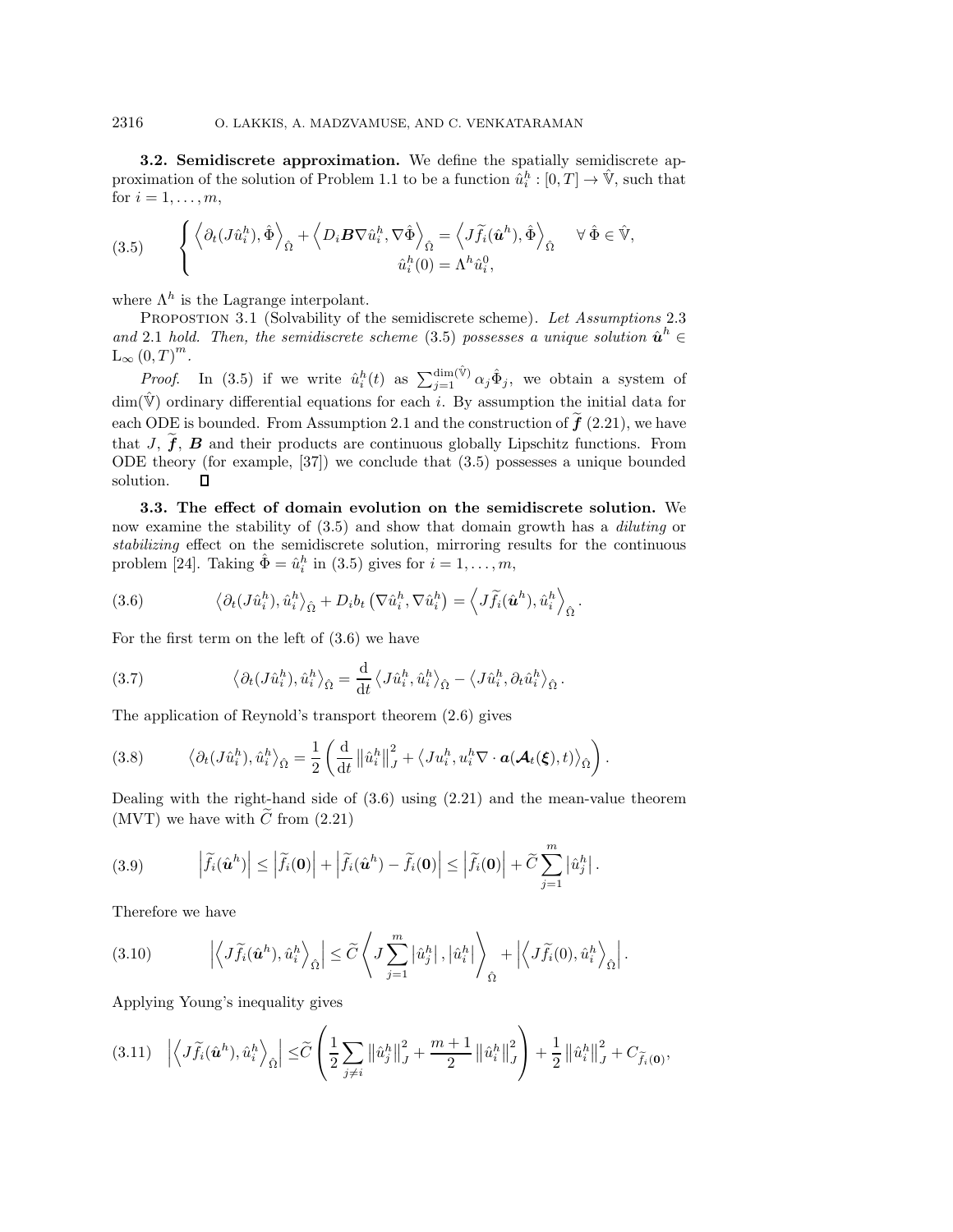where  $C_{\tilde{f}_i(\mathbf{0})} \in \mathbb{R}^+$  depends on  $|\tilde{f}_i(\mathbf{0})|$ . Summing over *i* we have

(3.12) 
$$
\sum_{i=1}^m \left| \left\langle J \widetilde{f}_i(\hat{\boldsymbol{u}}^h), \hat{u}_i^h \right\rangle_{\hat{\Omega}} \right| \leq \left( \widetilde{C}m + \frac{1}{2} \right) \left\| \hat{\boldsymbol{u}}^h \right\|_{J^m}^2 + C_{\widetilde{f}(\mathbf{0})}.
$$

Using (2.11), (3.8), and (3.12) in (3.6) gives

d  $\overline{2}$ m (3.13)

$$
\frac{\mathrm{d}}{\mathrm{d}t}\left\|\hat{\boldsymbol{u}}^{h}\right\|_{J^{m}}^{2}+2\sum_{i=1}D_{i}|\hat{u}_{i}^{h}|_{\boldsymbol{B}}^{2}\leq\left\langle J\left(2\widetilde{C}m+1-\nabla\cdot\boldsymbol{a}\left(\boldsymbol{\mathcal{A}}_{t}(\boldsymbol{\xi}),t\right)\right)\hat{\boldsymbol{u}}^{h},\hat{\boldsymbol{u}}^{h}\right\rangle_{\hat{\Omega}^{m}}+2C_{\widetilde{\boldsymbol{f}}(\boldsymbol{0})}.
$$

Finally, integrating in time and applying Gronwall's lemma we have (3.14)

$$
\left\|\hat{\boldsymbol{u}}^{h}(t)\right\|_{J^{m}}^{2} \leq \left(\left\|\hat{\boldsymbol{u}}^{h}(0)\right\|_{J^{m}}^{2} + 2tC_{\widetilde{\boldsymbol{f}}(\boldsymbol{0})}\right) \exp\left(\sup_{\hat{\Omega}\times[0,T]}\left\{2\widetilde{C}m + 1-\nabla\cdot\boldsymbol{a}\left(\boldsymbol{\mathcal{A}}_{t}(\boldsymbol{\xi}),t\right)\right\}t\right).
$$

From (2.5), the dilution term  $\nabla \cdot \mathbf{a}$  has the same sign as  $\partial_t J$  and is therefore positive (or negative) if the domain is growing (or contracting). Thus, domain growth has a diluting effect on the  $L_2(\Omega_t)^m$  norm (c.f., (2.10)) of the solution.

**3.4. Fully discrete scheme.** We divide the time interval  $[0, T]$  into N subintervals,  $0 = t_0 < \cdots < t_N = T$ , and denote by  $\tau_n := t_n - t_{n-1}$  the (possibly nonuniform) timestep and  $\tau = \max_n \tau_n$ . We consistently use the following shorthand for a function of time:  $f^n := f(t_n)$ ; we denote by  $\bar{\partial} f^n := \tau_n^{-1} (f^n - f^{n-1})$ .

For the approximation in time we use a modified implicit Euler method where linear reaction terms and the diffusive term are treated implicitly while the nonlinear reaction terms are treated semi-implicitly using values from the previous timestep (the first step of a Picard iteration). Our choice of timestepping scheme stems from the numerical investigation conducted by Madzvamuse [28].

The fully discrete scheme we employ to approximate the solution of Problem 1.1 is thus the following: Find  $\hat{U}_i^n \in \hat{\mathbb{V}}$  for  $n = 1, ..., N$ , such that for  $i = 1, ..., m$ , we have (3.15)

$$
\left\{\left\langle \bar{\partial}\left[J\hat{U}_{i}\right]^{n},\hat{\Phi}\right\rangle _{\hat{\Omega}}+D_{i}\left\langle [\boldsymbol{B}\nabla\hat{U}_{i}]^{n},\nabla\hat{\Phi}\right\rangle _{\hat{\Omega}}=\left\langle J^{n}\hat{U}_{i}^{n}\widetilde{F}_{i}(\hat{\boldsymbol{U}}^{n-1}),\hat{\Phi}\right\rangle _{\hat{\Omega}}\quad\forall\hat{\Phi}\in\hat{\mathbb{V}},
$$

$$
\hat{U}_{i}^{0}=\Lambda^{h}\hat{u}_{i}^{0},
$$

where  $\Lambda^h$  is the Lagrange interpolant and  $\widetilde{F}_i$  is as defined in (2.21).

**3.5. Physical domain formulation.** In a more physically intuitive way, we may look to approximate the solution to  $(1.1)$  on a conforming subspace of the evolving domain. To this end we define a family of finite dimensional spaces  $\mathbb{V}^n, n = [0, \ldots, N]$ such that

(3.16) 
$$
\mathbb{V}^n := \left\{ \hat{\Phi}(\mathcal{A}_{t^n}^{-1}(\cdot)) : \hat{\Phi} \in \hat{\mathbb{V}} \right\},\
$$

which also defines the *triangulation*  $\mathcal{T}^n$ ,  $n = [0, \ldots, N]$  on the evolving domain. Using (3.15) and (3.16) we have the following equivalent finite element formulation on the evolving domain: Find  $U_i^n \in \mathbb{V}^n$  for  $n = 1, \ldots, N$ , such that for  $i = 1, \ldots, m$ , (3.17)

$$
\begin{cases} \bar{\partial}[\langle U_i, \Phi \rangle_{\Omega_t}]^n + D_i \langle \nabla U_i^n, \nabla \Phi^n \rangle_{\Omega_{t^n}} = \langle U_i^n \widetilde{F}_i(\mathbf{U}^{n-1}), \Phi^n \rangle_{\Omega_{t^n}} & \forall \Phi^n \in \mathbb{V}^n \\ U_i^0 = \Lambda^h u_i^0, \end{cases}
$$

where  $\Lambda^h$  is the Lagrange interpolant.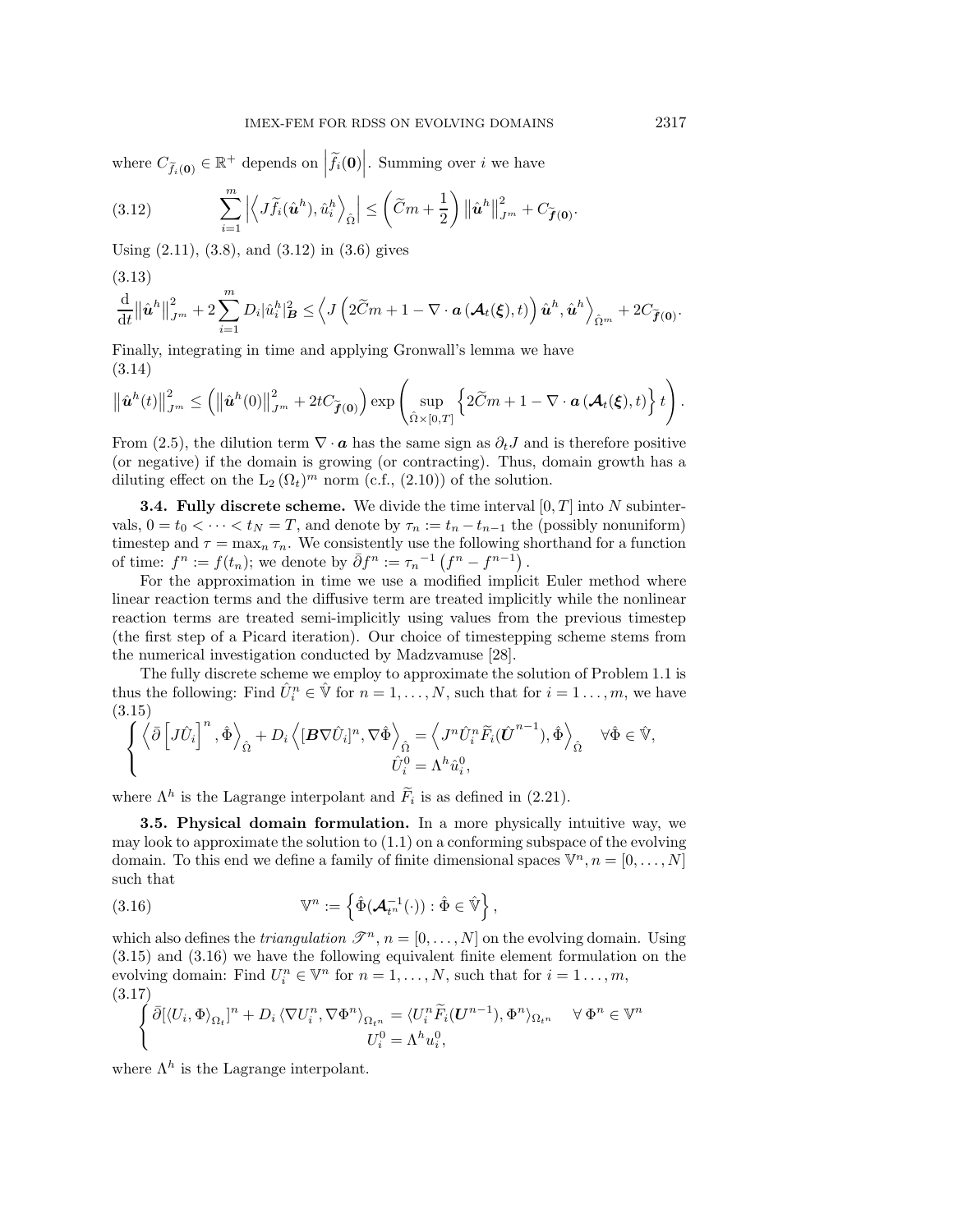**4. Analysis of the semidiscrete scheme.** We now prove that the semidiscrete solution converges to the exact one with optimal order in the  $L_{\infty}(0, T; L_2(\hat{\Omega})^m)$  norm and the  $L_2(0, T; H^1(\hat{\Omega})^m)$  seminorm.

**4.1. A time-dependent Ritz projection.** A central role in the analysis is played by the Ritz, or elliptic, projector, defined, as in Wheeler [47], for each  $t \in [0, T]$ by  $R_t : H^1(\hat{\Omega}) \to \hat{\mathbb{V}}$  such that for each  $\hat{v} \in H^1(\hat{\Omega})$ 

(4.1) 
$$
b_t\left(\hat{v},\hat{\Phi}\right) = b_t\left(R_t\hat{v},\hat{\Phi}\right) \quad \forall \hat{\Phi} \in \hat{\mathbb{V}},
$$

(4.2) and 
$$
\int_{\hat{\Omega}} \left[R_t \hat{v} - \hat{v}\right] = 0.
$$

The constraint (4.2) ensures that  $R_t$  is well defined. Differentiation in time in (4.1) with  $v = \hat{u}_i$  yields

(4.3) 
$$
b_t \left( \partial_t (\hat{u}_i - R_t \hat{u}_i), \hat{\Phi} \right) + \langle (\partial_t \mathbf{B}) \nabla (\hat{u}_i - R_t \hat{u}_i), \nabla \hat{\Phi} \rangle_{\hat{\Omega}} = 0 \quad \forall \hat{\Phi} \in \hat{\mathbb{V}}.
$$

To obtain optimal error estimates, we now decompose the error into an *elliptic error* (the error between the Ritz projection and the exact solution) and a *parabolic error* (the error between the semidiscrete solution and the Ritz projection):

(4.4) 
$$
\hat{\boldsymbol{u}}^h - \hat{\boldsymbol{u}} = (\hat{\boldsymbol{u}}^h - R_t \hat{\boldsymbol{u}}) + (R_t \hat{\boldsymbol{u}} - \hat{\boldsymbol{u}}) =: \hat{\boldsymbol{\rho}}^h + \hat{\boldsymbol{\varepsilon}}^h,
$$

where the equality defines  $\hat{\boldsymbol{\rho}}^h = (\hat{\rho}_1^h, \dots, \hat{\rho}_m^h)^\mathsf{T}$  and  $\hat{\boldsymbol{\varepsilon}} = (\hat{\varepsilon}_1, \dots, \hat{\varepsilon}_m)^\mathsf{T}$ .

Lemma 4.1 (Ritz projection error estimate). *Suppose Assumptions* 2.3 *and* 2.1 (with  $k = \ell$ ) hold and let R be the Ritz projection defined in (4.1). Then the following *estimates hold:*

$$
(4.5) \quad \sup_{t \in [0,T]} \left\{ \|R_t \hat{u}(t) - \hat{u}(t)\|_{\mathcal{L}_2(\hat{\Omega})^m}^2 + \hat{h}^2 \sum_{i=1}^m \|\nabla (R_t \hat{u}_i(t) - \hat{u}_i(t))\|_{\mathcal{L}_2(\hat{\Omega})}^2 \right\}
$$
  
\n
$$
\leq C(\mathcal{A}, \hat{u}) \hat{h}^{2(\ell+1)},
$$
  
\n
$$
(4.6) \quad \sup_{t \in [0,T]} \left\{ \|\partial_t (R_t \hat{u}(t) - \hat{u}(t))\|_{\mathcal{L}_2(\hat{\Omega})^m}^2 + \hat{h}^2 \sum_{i=1}^m \|\nabla \partial_t (R_t \hat{u}_i(t) - \hat{u}_i(t))\|_{\mathcal{L}_2(\hat{\Omega})}^2 \right\}
$$
  
\n
$$
\leq C(\mathcal{A}, \hat{u}) \hat{h}^{2(\ell+1)}.
$$

*Proof.* Using (2.13) and (4.1) we have for  $i = 1, \ldots, m$ ,

$$
(4.7) \quad \mu \|\nabla \hat{\varepsilon}_i\|_{\mathcal{L}_2(\hat{\Omega})}^2 \le a(\hat{\varepsilon}_i, \hat{\Phi} - \hat{u}_i) \quad \forall \Phi \in \hat{\mathbb{V}}
$$

$$
\leq \bar{\mu} \left\|\nabla \hat{\varepsilon}_i \right\|_{\mathrm{L}_2\,(\hat{\Omega})} \left\|\nabla (\Lambda^h \hat{u}_i - \hat{u}_i) \right\|_{\mathrm{L}_2\,(\hat{\Omega})} \leq C \hat{h}^{\ell} \left\|\nabla \hat{\varepsilon}_i \right\|_{\mathrm{L}_2\,(\hat{\Omega})} |\hat{u}_i|_{\mathrm{H}^{\ell+1}(\hat{\Omega})},
$$

which shows the energy norm bound of  $(4.5)$ . To show the  $L_2$  estimate we use duality. Fix a  $t \in (0, T]$  and consider the solution  $\hat{\psi}$  of following elliptic problem:

(4.8) 
$$
-\nabla \cdot (\mathbf{B}_t \nabla \hat{\psi}) = \hat{\phi} \text{ in } \hat{\Omega}, \quad \mathbf{B}_t \nabla \hat{\psi} \cdot \hat{\nu} = 0 \text{ on } \partial \hat{\Omega}, \quad \int_{\hat{\Omega}} \hat{\psi} = 0.
$$

Note that  $\|\hat{\psi}\|_{\mathcal{L}_2(\hat{\Omega})} \leq C \left|\hat{\psi}\right|_{\mathcal{H}^1(\hat{\Omega})}$  as for any  $\hat{v}$ 

(4.9) 
$$
\inf_{r \in \mathbb{R}} ||\hat{v} - r||_{L_2(\hat{\Omega})} = \left\| \hat{v} - \frac{1}{|\hat{\Omega}|} \int_{\hat{\Omega}} \hat{v} \right\|_{L_2(\hat{\Omega})} \leq C |\hat{v}|_{H^1(\hat{\Omega})}.
$$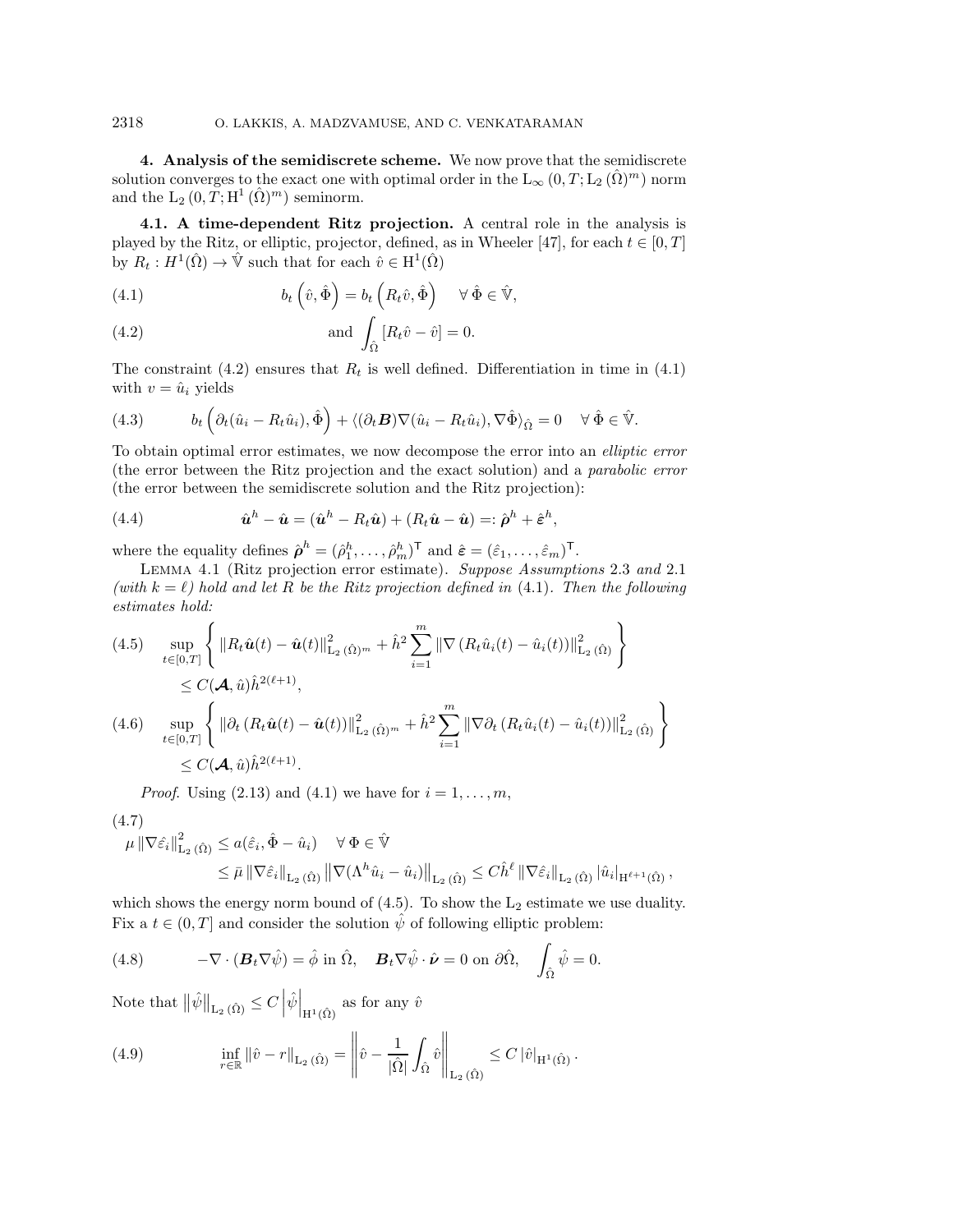We therefore have

(4.10) 
$$
\mu \|\nabla \hat{\psi}\|_{\mathrm{L}_{2}(\hat{\Omega})}^{2} \leq b_{t} \left(\hat{\psi}, \hat{\psi}\right) = \left\langle \hat{\phi}, \hat{\psi} \right\rangle_{\hat{\Omega}} \leq C \|\hat{\phi}\|_{\mathrm{L}_{2}(\hat{\Omega})} \|\nabla \hat{\psi}\|_{\mathrm{L}_{2}(\hat{\Omega})}.
$$

Furthermore we have the estimate

$$
(4.11)
$$
  

$$
\left|\hat{\psi}\right|_{\mathrm{H}^2(\hat{\Omega})} \leq C \left\|\Delta \hat{\psi}\right\|_{\mathrm{L}_2(\hat{\Omega})} \leq C \left\|\mathbf{B}\Delta \hat{\psi}\right\|_{\mathrm{L}_2(\hat{\Omega})} = C \left\|\hat{\phi} + \nabla \cdot \mathbf{B} \cdot \nabla \hat{\psi}\right\|_{\mathrm{L}_2(\hat{\Omega})} \leq C \left\|\hat{\phi}\right\|_{\mathrm{L}_2(\hat{\Omega})}.
$$

Here we have introduced the notation that the divergence of the tensor  $\boldsymbol{B}$  is a vector defined such that for  $i = 1, ..., d$ ,  $(\nabla \cdot \mathbf{B})_i = \sum_{i=1}^d \partial_{x_i} \mathbf{B}_{i,i}$ . Thus testing (4.8) with  $\hat{\varepsilon}_i$  and using (4.1) we have

$$
(4.12)
$$
  
\n
$$
\left\langle \hat{\varepsilon}_i, \hat{\phi} \right\rangle_{\hat{\Omega}} = b_t \left( \hat{\varepsilon}_i, \hat{\psi} - \hat{\Phi} \right) \quad \forall \, \hat{\Phi} \in \hat{\mathbb{V}}
$$
  
\n
$$
\leq \bar{\mu} \left\| \nabla \hat{\varepsilon}_i \right\|_{\mathcal{L}_2(\hat{\Omega})} \left\| \nabla (\hat{\psi} - \Lambda^h \hat{\psi}) \right\|_{\mathcal{L}_2(\hat{\Omega})} \leq C \hat{h}^{\ell+1} |\hat{u}|_{\mathcal{H}^{\ell+1}(\hat{\Omega})} |\psi|_{\mathcal{H}^2(\hat{\Omega})} \leq C \hat{h}^{\ell+1},
$$

which completes the proof of  $(4.5)$ . For the proof of  $(4.6)$  using  $(4.3)$  and the fact that the gradient commutes with the time derivative (as we work on the reference domain) we have that for  $i = 1, \ldots, m$ , and for each  $\hat{\Phi} \in \hat{\mathbb{V}}$ ,

(4.13)  
\n
$$
\mu \|\nabla \partial_t \hat{\varepsilon}_i\|_{\mathcal{L}_2(\hat{\Omega})}^2 \le b_t (\partial_t \hat{\varepsilon}_i, \partial_t \hat{\varepsilon}_i) = b_t \left( \partial_t \hat{\varepsilon}_i, \hat{\Phi} - \partial_t \hat{u}_i \right) + b_t \left( \partial_t \hat{\varepsilon}_i, \partial_t R_t \hat{u}_i - \hat{\Phi} \right)
$$
\n
$$
= b_t \left( \partial_t \hat{\varepsilon}_i, \hat{\Phi} - \partial_t \hat{u}_i \right) + \left( \partial_t \mathbf{B} \nabla \hat{\varepsilon}_i, \nabla (\hat{\Phi} - \partial_t R_t \hat{u}_i) \right)_{\hat{\Omega}}.
$$

Taking  $\hat{\Phi} = \Lambda^h \partial_t \hat{u}_i$  in (4.13) gives

$$
\mu \|\nabla \partial_t \hat{\varepsilon}_i\|_{\mathcal{L}_2(\hat{\Omega})}^2 \n\leq C \hat{h}^{\ell} |\partial_t \hat{u}_i|_{\mathcal{H}^{\ell+1}(\hat{\Omega})} \|\nabla \partial_t \hat{\varepsilon}_i\|_{\mathcal{L}_2(\hat{\Omega})} \n+ \|\partial_t \mathbf{B}\|_{\mathcal{L}_{\infty}(\hat{\Omega})} \|\nabla \hat{\varepsilon}_i\|_{\mathcal{L}_2(\hat{\Omega})} \left( \|\nabla \partial_t \hat{\varepsilon}_i\|_{\mathcal{L}_2(\hat{\Omega})} + \|\nabla (\Lambda^h \partial_t \hat{u}_i - \partial_t \hat{u}_i)\|_{\mathcal{L}_2(\hat{\Omega})} \right) \n\leq \frac{\mu}{2} \|\nabla \partial_t \hat{\varepsilon}_i\|_{\mathcal{L}_2(\hat{\Omega})}^2 + C (\|\nabla \hat{\varepsilon}_i\|_{\mathcal{L}_2(\hat{\Omega})}^2 + \hat{h}^{2\ell} |\partial_t \hat{u}_i|_{\mathcal{H}^{\ell+1}(\hat{\Omega})}^2),
$$

where we have used Young's inequality in the final step. The previous estimate (4.5) completes the proof of the energy norm bound in  $(4.6)$ . For the  $L_2$  estimate we once again use duality. Testing problem (4.8) with  $\partial_t \hat{\varepsilon}_i$  and using (4.3), we have for  $i = 1, \ldots, m$ , and any  $\hat{\Phi} \in \hat{\mathbb{V}}$ 

(4.15)  
\n
$$
\left\langle \partial_t \hat{\varepsilon}_i, \hat{\phi} \right\rangle_{\hat{\Omega}} = b_t \left( \partial_t \hat{\varepsilon}_i, \hat{\psi} - \hat{\Phi} \right) - \left\langle (\partial_t \mathbf{B}) \nabla \hat{\varepsilon}_i, \nabla \hat{\Phi} \right\rangle_{\hat{\Omega}} \n= b_t \left( \partial_t \hat{\varepsilon}_i, \hat{\psi} - \hat{\Phi} \right) + \left\langle (\partial_t \mathbf{B}) \nabla \hat{\varepsilon}_i, \nabla \left( \hat{\psi} - \hat{\Phi} \right) \right\rangle_{\hat{\Omega}} - \left\langle (\partial_t \mathbf{B}) \nabla \hat{\varepsilon}_i, \nabla \hat{\psi} \right\rangle_{\hat{\Omega}}.
$$

Taking  $\hat{\Phi} = \Lambda^h \partial_t \hat{u}_i$  in (4.15) gives

$$
(4.16)
$$
\n
$$
\left| \left\langle \partial_t \hat{\varepsilon}_i, \hat{\phi} \right\rangle_{\hat{\Omega}} \right| \leq C \left| \hat{\psi} \right|_{\mathrm{H}^2(\hat{\Omega})} \left( \hat{h} \bar{\mu} \left\| \nabla \partial_t \hat{\varepsilon}_i \right\|_{\mathrm{L}_2(\hat{\Omega})} + \hat{h} \left\| \partial_t \mathbf{B} \right\|_{\mathrm{L}_{\infty}(\hat{\Omega})} \left\| \nabla \hat{\varepsilon}_i \right\|_{\mathrm{L}_2(\hat{\Omega})} + \left\| \partial_t \mathbf{B} \right\|_{\mathrm{L}_{\infty}(\hat{\Omega})} \left\| \nabla \hat{\varepsilon}_i \right\|_{\mathrm{L}_2(\hat{\Omega})} \left\| \nabla \hat{\varepsilon}_i \right\|_{\mathrm{L}_2(\hat{\Omega})},
$$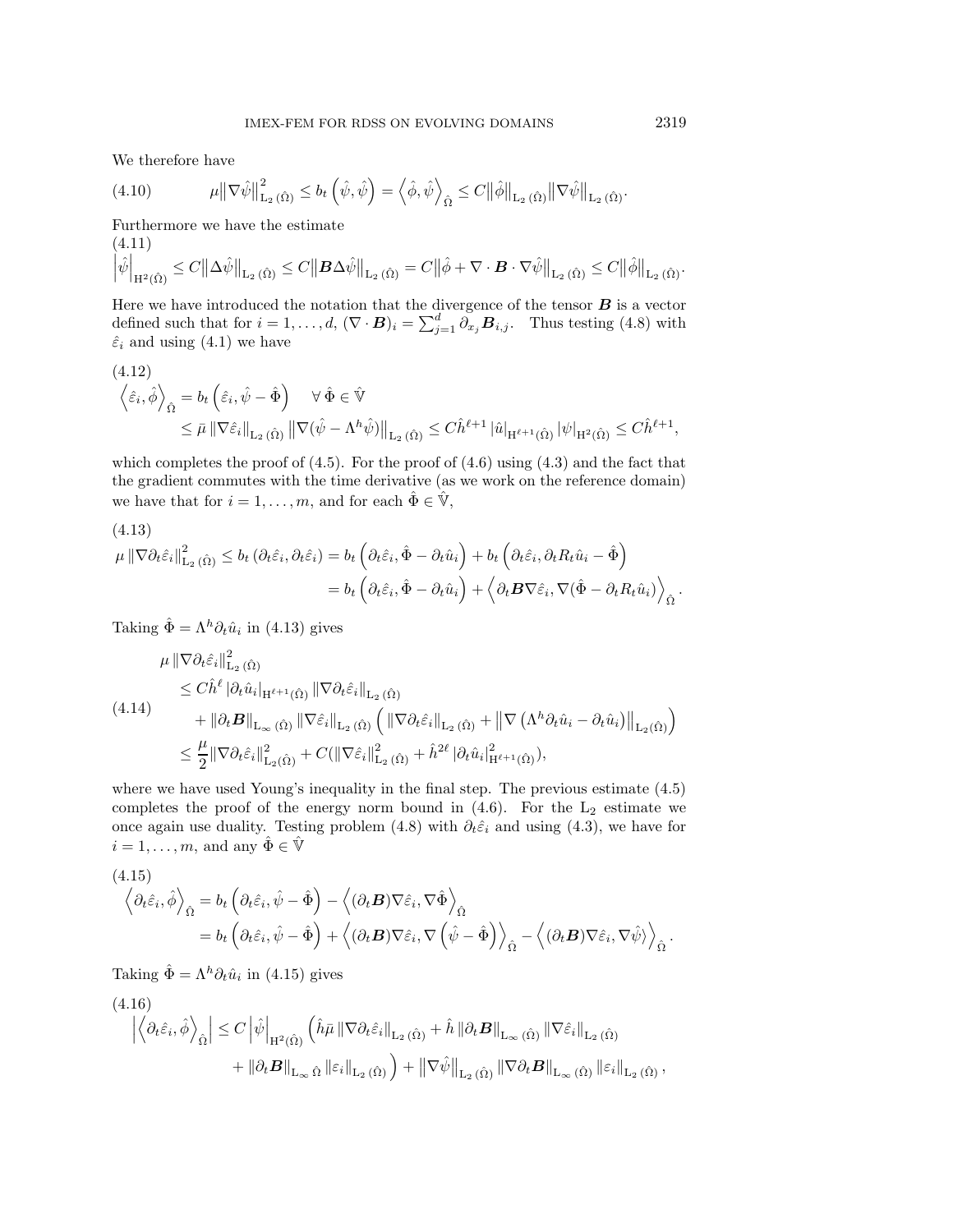where we have used integration by parts to estimate the last term in (4.15). The previous estimates and Assumption 2.1 complete the proof.

Theorem 4.2 (A priori estimate for the semidiscrete scheme). *Suppose Assumptions* 2.2 *and* 2.3 *hold. Furthermore, let Assumption* 2.1 *hold (with*  $k = \ell$ ). Finally *let*  $\hat{u}^h$  *be the solution to Problem* (3.5)*. Then, the following optimal a priori error estimate holds for the error in the semidiscrete scheme:*

$$
(4.17) \quad \sup_{t \in [0,T]} \left\{ \left\| \hat{\boldsymbol{u}}^h(t) - \hat{\boldsymbol{u}}(t) \right\|_{\mathrm{L}_2(\hat{\Omega})^m}^2 \right\} + \sum_{i=1}^m \int_0^T \hat{h}^2 \left\| \nabla(\hat{u}_i^h(t) - \hat{u}_i(t)) \right\|_{\mathrm{L}_2(\hat{\Omega})^m}^2 dt \leq C \left( \mathcal{A}, \hat{u}, \widetilde{C} \right) \hat{h}^{2(\ell+1)}.
$$

*Proof*. Using the decomposition (4.4) and Lemma 4.1 we have a bound on the elliptic error, and it simply remains to estimate the parabolic error  $\rho^h$ . To this end, we use (3.5) to construct a PDE for  $\hat{\rho}_i^h$  by inserting  $\hat{\rho}_i^h$  in place of  $\hat{u}_i^h$  and taking  $\hat{\Phi} = \hat{\rho}_i^h$ . Using (2.11) we obtain for  $i = 1, \ldots, m$ , (4.18)

$$
\left\langle \partial_t \left( J \hat{\rho}_i^h \right), \hat{\rho}_i^h \right\rangle_{\hat{\Omega}} + D_i |\nabla \hat{\rho}_i^h|_B^2 = \left\langle \widetilde{f}_i(\hat{\boldsymbol{u}}^h), J \hat{\rho}_i^h \right\rangle_{\hat{\Omega}} - \left\langle \partial_t \left( J R_t \hat{u}_i \right), \hat{\rho}_i^h \right\rangle_{\hat{\Omega}} - b_t \left( R_t \hat{u}_i, \hat{\rho}_i^h \right).
$$

Using (2.20), (2.22), and (4.1) gives

$$
(4.19)\quad \left\langle \partial_t \left( J \hat{\rho}_i^h \right), \hat{\rho}_i^h \right\rangle_{\hat{\Omega}} + D_i |\nabla \hat{\rho}_i^h|_B^2 = \left\langle \widetilde{f}_i(\hat{\boldsymbol{u}}^h) - \widetilde{f}_i(\hat{\boldsymbol{u}}), J \hat{\rho}_i^h \right\rangle_{\hat{\Omega}} - \left\langle \partial_t \left( J \hat{\varepsilon}_i \right), \hat{\rho}_i^h \right\rangle_{\hat{\Omega}}.
$$

Dealing with the first term on the left of (4.19) as in (3.8),

(4.20) 
$$
\langle \partial_t (J \hat{\rho}_i^h), \hat{\rho}_i^h \rangle_{\hat{\Omega}} = \frac{1}{2} \left( \frac{d}{dt} || \hat{\rho}_i^h ||_J^2 + \langle J \hat{\rho}_i^h \nabla \cdot \boldsymbol{a}(\boldsymbol{\mathcal{A}}_t(\boldsymbol{\xi}))), \hat{\rho}_i^h \rangle_{\hat{\Omega}} \right).
$$

Dealing with the first term on the right of (4.19) using (4.4) and the MVT we have

(4.21) 
$$
\left| \left\langle \tilde{f}_i(\hat{\boldsymbol{u}}^h) - \tilde{f}_i(\hat{\boldsymbol{u}}), J \hat{\rho}_i^h \right\rangle_{\hat{\Omega}} \right| \leq \widetilde{C} \left( \left\langle \sum_{j=1}^m \left( |\hat{\varepsilon}_j| + |\hat{\rho}_j^h| \right), J |\hat{\rho}_i^h| \right\rangle_{\hat{\Omega}} \right).
$$

Applying Young's inequality,

(4.22)

$$
\left|\left\langle \widetilde{f}_i(\hat{\boldsymbol{u}}^h) - \widetilde{f}_i(\hat{\boldsymbol{u}}), J\hat{\rho}_i^h \right\rangle_{\hat{\Omega}}\right| \leq \widetilde{C}\Bigg(\left(m+\frac{1}{2}\right) \left\|\hat{\rho}_i^h\right\|_J^2 + \sum_{j\neq i} \frac{1}{2} \left\|\hat{\rho}_j^h\right\|_J^2 + \frac{1}{2} \left\|\hat{\varepsilon}\right\|_{J^m}^2\Bigg).
$$

Summing over  $i$  we have

(4.23) 
$$
\sum_{i=1}^m \left| \left\langle \tilde{f}_i(\hat{\boldsymbol{u}}^h) - \tilde{f}_i(\hat{\boldsymbol{u}}), J \hat{\rho}_i^h \right\rangle_{\hat{\Omega}} \right| \leq \widetilde{C} \left( \frac{3m}{2} \left\| \hat{\boldsymbol{\rho}}^h \right\|_{J^m}^2 + \frac{m}{2} \left\| \hat{\boldsymbol{\varepsilon}} \right\|_{J^m}^2 \right).
$$

Dealing with the second term on the right of (4.19),

$$
(4.24)
$$
\n
$$
\left| \langle \partial_t (J\hat{\varepsilon}_i), \hat{\rho}_i^h \rangle_{\hat{\Omega}} \right| \leq \left| \langle J \partial_t \hat{\varepsilon}_i, \hat{\rho}_i^h \rangle_{\hat{\Omega}} \right| + \left| \langle \partial_t (J) \hat{\varepsilon}_i, \hat{\rho}_i^h \rangle_{\hat{\Omega}} \right|
$$
\n
$$
\leq \frac{1}{2} \left( \left\| \hat{\rho}^h \right\|_J^2 + \langle J \partial_t \hat{\varepsilon}_i, \partial_t \hat{\varepsilon}_i \rangle_{\hat{\Omega}} + \langle \left| \partial_t (J) \right| \hat{\rho}_i^h, \hat{\rho}_i^h \rangle_{\hat{\Omega}} + \langle \left| \partial_t (J) \right| \hat{\varepsilon}_i, \hat{\varepsilon}_i \rangle_{\hat{\Omega}} \right),
$$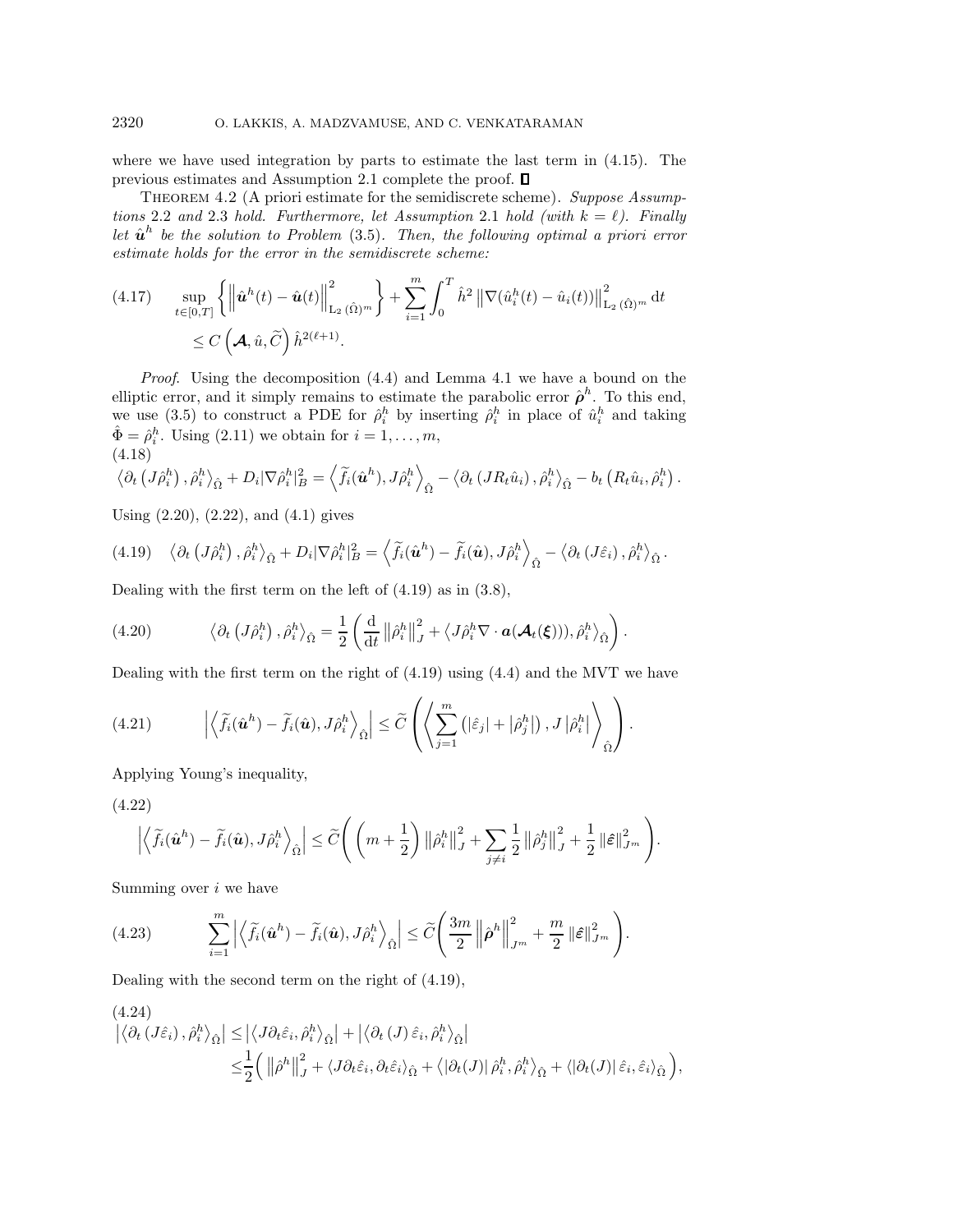where we have used Young's inequality for the second step. Now using (2.5) and summing over  $i$  we have

$$
(4.25) \qquad \sum_{i=1}^{m} \left| \left\langle \partial_t \left( J \hat{\varepsilon}_i \right), \hat{\rho}_i^h \right\rangle_{\hat{\Omega}} \right| \leq \frac{1}{2} \left( \left\| \hat{\boldsymbol{\rho}}^h \right\|_{J^m}^2 + \left\langle J \hat{\boldsymbol{\rho}}^h \left| \nabla \cdot \boldsymbol{a} \left( \boldsymbol{\mathcal{A}}_t(\boldsymbol{\xi}), t \right) \right|, \hat{\boldsymbol{\rho}}^h \right\rangle_{\hat{\Omega}^m} \right. \\ \left. + \left\| \partial_t \hat{\varepsilon} \right\|_{J^m}^2 + \left\| \partial_t J \right\|_{\mathcal{L}_{\infty}(\hat{\Omega} \times [0, T])} \left\| \hat{\varepsilon} \right\|_{\mathcal{L}_2(\hat{\Omega})^m}^2 \right).
$$

Combining (4.20), (4.23), and (4.25),

m

$$
(4.26)\quad \frac{\mathrm{d}}{\mathrm{d}t} \|\hat{\boldsymbol{\rho}}^h\|_{J^m}^2 + 2 \sum_{i=1}^m D_i |\nabla \hat{\rho}_i^h|_B^2 \leq C \Big( \|\hat{\boldsymbol{\rho}}^h\|_{J^m}^2 + \|\hat{\boldsymbol{\varepsilon}}\|_{\mathrm{L}_2(\hat{\Omega})^m}^2 + \|\partial_t \hat{\boldsymbol{\varepsilon}}\|_{\mathrm{L}_2(\hat{\Omega})^m}^2 \Big),
$$

where we have used the fact that Assumption 2.1 implies  $J, \partial_t J \in L_\infty(\hat{\Omega} \times [0, T])$ . Integrating in time, using Lemma 4.1, and applying Gronwall's lemma we have

(4.27) 
$$
\|\hat{\boldsymbol{\rho}}^h(t)\|_{J^m}^2 + 2 \sum_{i=1}^m D_i \int_0^T |\nabla \hat{\rho}_i^h|_B^2 \leq C \left( \|\hat{\boldsymbol{\rho}}^h(0)\|_{J^m}^2 + \hat{h}^{2(\ell+1)} \right).
$$

To estimate  $\hat{\boldsymbol{\rho}}^h(0)$ , we note

(4.28) 
$$
\|\hat{\boldsymbol{\rho}}^h(0)\|_{J^m}^2 \leq \|\hat{\boldsymbol{u}}(0) - \Lambda^h \hat{\boldsymbol{u}}(0)\|_{J^m} + \|\hat{\boldsymbol{\varepsilon}}^h\|_{J^m} \leq C \hat{h}^{\ell+1},
$$

where we have used (3.2), the assumption on the regularity of the exact solution and Lemma 4.1 in the last step. Assumption 2.1 and the equivalence of norms (2.10) completes the proof. П

**5. Error analysis of the fully discrete approximation.** In this section we provide the convergence result for the fully discrete scheme (3.15). The main result of this paper is Theorem 5.1, whose proof is given in detail below. We follow that up with a convergence result in the  $L_{\infty}(\Omega)$  norm which allows the use of the original  $f$ (without extending to  $\tilde{f}$  in the numerical method).

Theorem 5.1 (A priori estimate for the fully discrete scheme). *Suppose Assumptions* 2.2 *and* 2.3 *hold.* Suppose Assumption 2.1 *(with*  $k = \ell$ *) holds.* Let  $\hat{U}$  be *the solution to* (3.15)*. Suppose the timestep satisfies a stability condition defined in* (5.11)*. Then, the following optimal a priori estimate holds for the error in the fully discrete scheme:*

(5.1)  

$$
\|\hat{\boldsymbol{U}}^{n} - \hat{\boldsymbol{u}}^{n}\|_{\mathrm{L}_{2}(\hat{\Omega})^{m}}^{2} + \tau \hat{h}^{2} \sum_{i=1}^{m} D_{i} \left\| \nabla \left(\hat{U}_{i}^{n} - \hat{u}_{i}^{n}\right) \right\|_{\mathrm{L}_{2}(\hat{\Omega})}^{2}
$$

$$
\leq C \left(\boldsymbol{\mathcal{A}}, \hat{u}, \widetilde{C}\right) \left(\hat{h}^{2(\ell+1)} + \tau^{2}\right) \quad \text{for } n \in [0, \dots, N]
$$

*with*  $\tilde{C}$  *as defined in* (2.21).

*Remark* 5.2 (Error estimate for the evolving domain scheme). The schemes (3.15) and (3.17) are equivalent. Thus Theorem 5.1 also provides an error estimate for the evolving domain based scheme (3.17).

*Proof of Theorem* 5.1. Decomposing the error as in (4.4) we have

$$
(5.2) \qquad \|\hat{\boldsymbol{U}}^{n} - \hat{\boldsymbol{u}}^{n}\|_{\mathrm{L}_{2}(\hat{\Omega})^{m}}^{2} \leq \|R_{t}\hat{\boldsymbol{u}}^{n} - \hat{\boldsymbol{u}}^{n}\|_{\mathrm{L}_{2}(\hat{\Omega})^{m}}^{2} + \|\hat{\boldsymbol{U}}^{n} - R_{t}\hat{\boldsymbol{u}}^{n}\|_{\mathrm{L}_{2}(\hat{\Omega})^{m}}^{2}
$$

$$
= \|\hat{\boldsymbol{\varepsilon}}^{n}\|_{\mathrm{L}_{2}(\hat{\Omega})^{m}}^{2} + \|\hat{\boldsymbol{\rho}}^{n}\|_{\mathrm{L}_{2}(\hat{\Omega})^{m}}^{2}.
$$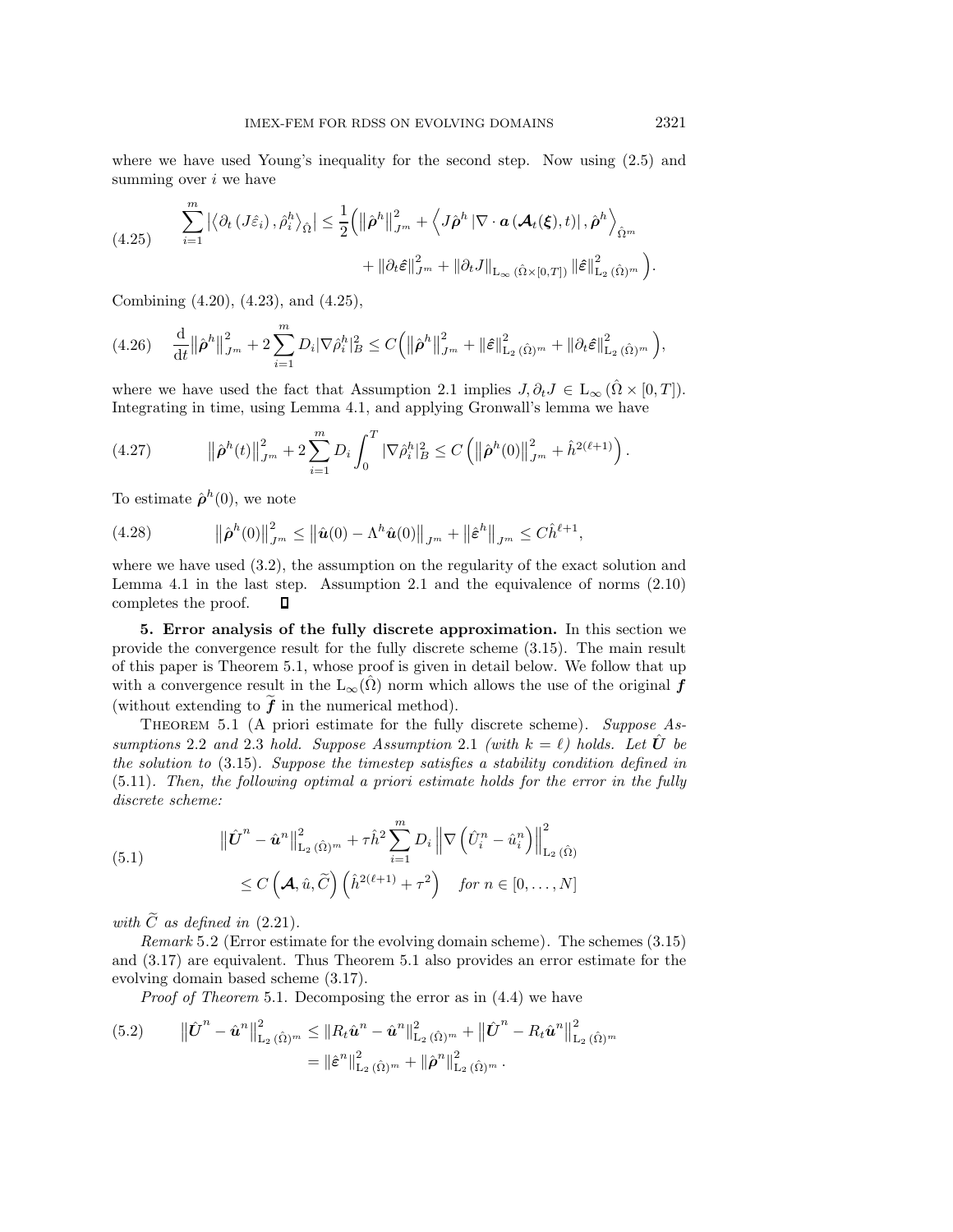From Lemma 4.1 we have the following bound on the elliptic error:

(5.3) 
$$
\|\hat{\varepsilon}^n\|_{\mathrm{L}_2(\hat{\Omega})^m}^2 \leq C \hat{h}^{2(\ell+1)} \quad \text{for } n \in [0, \ldots, N].
$$

Therefore it only remains to estimate  $\hat{\rho}^n$ . Constructing an expression for  $\hat{\rho}^n$  as in (4.18), using (3.15) and (4.1) we obtain for  $i = 1, ..., m$ ,

(5.4)  
\n
$$
\langle \bar{\partial} [J\hat{\rho}_i]^n, \hat{\rho}_i^n \rangle_{\hat{\Omega}} + D_i |\nabla \hat{\rho}_i^n|_B^2 = \langle \hat{U}_i^n \tilde{F}_i (\hat{\boldsymbol{U}}^{n-1}), [J\hat{\rho}_i]^n \rangle_{\hat{\Omega}} \n- \langle \bar{\partial} [J R_t \hat{u}_i]^n, \hat{\rho}_i^n \rangle_{\hat{\Omega}} - D_i \langle [J \boldsymbol{K} \nabla \hat{u}_i]^n, [\boldsymbol{K} \nabla \hat{\rho}_i]^n \rangle_{\hat{\Omega}} \n= \langle \hat{U}_i^n \tilde{F}_i (\hat{\boldsymbol{U}}^{n-1}) - \tilde{f}_i (\hat{\boldsymbol{u}}^n), [J\hat{\rho}_i]^n \rangle_{\hat{\Omega}} - \langle \bar{\partial} [J \hat{\varepsilon}_i]^n, \hat{\rho}_i^n \rangle_{\hat{\Omega}} + \langle (\bar{\partial} - \partial_t) [J \hat{u}_i]^n, \hat{\rho}_i^n \rangle_{\hat{\Omega}},
$$

where we have used (2.20) for the second step and  $\tilde{F}$  is as defined in (2.21). Using Young's inequality for the first term on the left-hand side of  $(5.4)$  gives

$$
(5.5) \quad \langle \bar{\partial} [J\hat{\rho}_i]^n, \hat{\rho}_i^n \rangle_{\hat{\Omega}} \ge \frac{1}{\tau_n} \Bigg( \| \hat{\rho}_i^n \|_{J}^2 - \frac{1}{2} \left( \langle J^{n-1} \hat{\rho}_i^n, \hat{\rho}_i^n \rangle_{\hat{\Omega}} + \langle J^{n-1} \hat{\rho}_i^{n-1}, \hat{\rho}_i^{n-1} \rangle_{\hat{\Omega}} \right) \Bigg),
$$

where we have used  $(2.10)$ . Summing over *i* we have

$$
(5.6) \quad \sum_{i=1}^{m} \left\langle \bar{\partial} [J\hat{\rho}_{i}]^{n}, \hat{\rho}_{i}^{n} \right\rangle_{\hat{\Omega}} \ge \frac{1}{\tau_{n}} \left( 1 - \frac{1}{2} \left\| \frac{J^{n-1}}{J^{n}} \right\|_{L_{\infty}(\hat{\Omega})} \right) \left\| \hat{\rho}^{n} \right\|_{J^{m}}^{2} - \frac{1}{2\tau_{n}} \left\| \hat{\rho}^{n-1} \right\|_{J^{m}}^{2}.
$$

Using (5.2) and the MVT for the first term on the right-hand side of (5.4) gives

$$
\left| \left\langle \hat{U}_{i}^{n} \tilde{F}_{i}(\hat{U}^{n-1}) - \tilde{f}_{i}(\hat{u}^{n}), [J\hat{\rho}_{i}]^{n} \right\rangle_{\hat{\Omega}} \right|
$$
\n
$$
\leq \tilde{C} \sum_{j=1}^{m} \left\langle |\tilde{\varepsilon}_{j}^{n-1}| + |\hat{\rho}_{j}^{n-1}| + |\tau_{n} \bar{\partial} \hat{u}_{j}^{n}| + |\tilde{\varepsilon}_{i}^{n}| + |\hat{\rho}_{i}^{n}|, J^{n} |\hat{\rho}_{i}^{n}| \right\rangle_{\hat{\Omega}}
$$
\n
$$
\leq C \tilde{C} \left( \|\hat{\rho}_{i}^{n}\|_{J}^{2} + \left\|\frac{J^{n}}{J^{n-1}}\right\|_{L_{\infty}(\hat{\Omega})} \left\|\hat{\rho}^{n-1}\right\|_{J^{m}}^{2}
$$
\n
$$
+ \|J^{n}\|_{L_{\infty}(\hat{\Omega})} \left( \|\tilde{\varepsilon}_{i}^{n}\|_{L_{2}(\hat{\Omega})}^{2} + \|\tilde{\varepsilon}_{i}^{n-1}\|_{L_{2}(\hat{\Omega})^{m}}^{2} + \|\tau_{n} \bar{\partial} \hat{u}^{n}\|_{L_{2}(\hat{\Omega})^{m}}^{2} \right) \right).
$$

where we have used Young's inequality for the second step. Summing over  $i$  we have

$$
\sum_{i=1}^{m} \left| \left\langle \hat{U}_{i}^{n} \tilde{F}_{i}(\hat{\boldsymbol{U}}^{n-1}) - \tilde{f}_{i}(\hat{\boldsymbol{u}}^{n}), [J\hat{\rho}_{i}]^{n} \right\rangle_{\hat{\Omega}} \right| \leq C \widetilde{C} \Big( \|\hat{\boldsymbol{\rho}}^{n}\|_{J^{m}}^{2} + \left\| \frac{J^{n}}{J^{n-1}} \right\|_{L_{\infty}(\hat{\Omega})} \|\hat{\boldsymbol{\rho}}^{n-1}\|_{J^{m}}^{2} + \|J^{n}\|_{L_{\infty}(\hat{\Omega})} \left( \|\hat{\boldsymbol{\varepsilon}}^{n}\|_{L_{2}(\hat{\Omega})^{m}}^{2} + \|\hat{\boldsymbol{\varepsilon}}^{n-1}\|_{L_{2}(\hat{\Omega})^{m}}^{2} + \|\tau_{n}\bar{\partial}\hat{\boldsymbol{u}}^{n}\|_{L_{2}(\hat{\Omega})^{m}}^{2} \Big) \Big).
$$

Applying Young's inequality to the second and third terms on the right of (5.4) gives

$$
\begin{split} |\langle \bar{\partial} [J\hat{\varepsilon}_{i}]^{n}, \hat{\rho}_{i}^{n} \rangle_{\hat{\Omega}}| + |\langle (\bar{\partial} - \partial_{t}) [J\hat{u}_{i}]^{n}, \hat{\rho}_{i}^{n} \rangle_{\hat{\Omega}}| \\ \leq ||\hat{\rho}_{i}^{n}||_{J}^{2} + \frac{1}{2} \left\| \frac{1}{J^{n}} \right\|_{\mathcal{L}_{\infty}(\hat{\Omega})} \left( \|\bar{\partial} [J\hat{\varepsilon}_{i}]^{n} \right\|_{\mathcal{L}_{2}(\hat{\Omega})}^{2} + \|(\bar{\partial} - \partial_{t}) [J\hat{u}_{i}]^{n} \right\|_{\mathcal{L}_{2}(\hat{\Omega})}^{2} \right). \end{split}
$$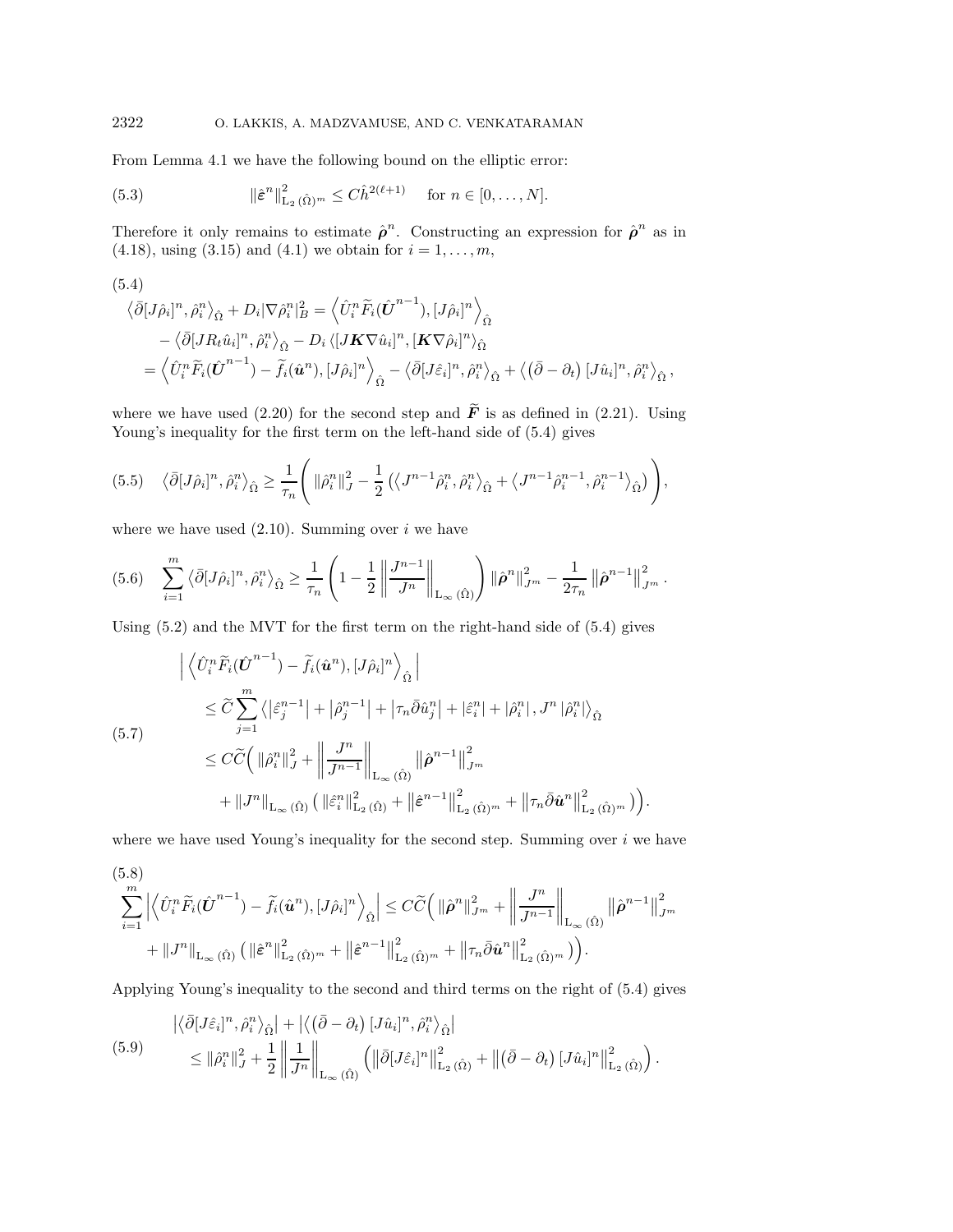Using (5.6), (5.8), and (5.9) in (5.4) gives

$$
\frac{1}{\tau_n} \left( 1 - \frac{1}{2} \left\| \frac{J^{n-1}}{J^n} \right\|_{\mathcal{L}_{\infty}(\hat{\Omega})} - C\tilde{C}\tau_n \right) \left\| \hat{\rho}^n \right\|_{\mathcal{L}_2 J^m}^2 + \sum_{i=1}^m D_i |\nabla \hat{\rho}_i^n|_B^2
$$
\n
$$
\leq \left( \frac{1}{2\tau_n} + C\tilde{C} \left\| \frac{J^n}{J^{n-1}} \right\|_{\mathcal{L}_{\infty}(\hat{\Omega})} \right) \left\| \hat{\rho}^{n-1} \right\|_{J^m}^2
$$
\n
$$
+ C\tilde{C} \left\| J^n \right\|_{\mathcal{L}_{\infty}(\hat{\Omega})} \left( \left\| \hat{\varepsilon}^n \right\|_{\mathcal{L}_2(\hat{\Omega})^m}^2 + \left\| \hat{\varepsilon}^{n-1} \right\|_{\mathcal{L}_2(\hat{\Omega})^m}^2 + \left\| \tau_n \bar{\partial} \hat{\mathbf{u}}^n \right\|_{\mathcal{L}_2(\hat{\Omega})^m}^2 \right)
$$
\n
$$
+ \frac{1}{2} \left\| \frac{1}{J^n} \right\|_{\mathcal{L}_{\infty}(\hat{\Omega})} \left( \left\| \bar{\partial} [J\hat{\varepsilon}]^n \right\|_{\mathcal{L}_2(\hat{\Omega})^m}^2 + \left\| (\bar{\partial} - \partial_t) [J\hat{\mathbf{u}}]^n \right\|_{\mathcal{L}_2(\hat{\Omega})^m}^2 \right).
$$

Let  $\tau' > 0$  be such that for  $\tau < \tau'$  and for  $n = 1, \ldots, N$ ,

(5.11) 
$$
1 - \frac{1}{2} \left\| \frac{J^{n-1}}{J^n} \right\|_{L_\infty(\hat{\Omega})} - C\widetilde{C}\tau > 0.
$$

Such a  $\tau'$  exists since

(5.12) 
$$
\lim_{\tau \to 0} \left\{ \frac{1}{2} \left\| \frac{J^{n-1}}{J^n} \right\|_{L_\infty(\hat{\Omega})} + C\widetilde{C}\tau \right\} = \frac{1}{2}.
$$

For  $\tau < \tau'$ , we have

(5.13) 
$$
\|\hat{\boldsymbol{\rho}}^n\|_{J^m}^2 + \sum_{i=1}^m C\tau D_i |\nabla \hat{\rho}_i^n|_B^2 \leq C \left( \bar{C}^n \left\|\hat{\boldsymbol{\rho}}^{n-1}\right\|_{J^m}^2 + \tau \mathcal{R}^n \right),
$$

where  $\overline{C}^n = 1 + \tau \widetilde{C}$  $\frac{J^n}{J^{n-1}}\Big\|_{L_\infty(\hat{\Omega})}$  and

$$
\mathcal{R}^{n} := \widetilde{C} \left\| J^{n} \right\|_{\mathcal{L}_{\infty}(\hat{\Omega})} \left( \left\| \hat{\varepsilon}^{n} \right\|_{\mathcal{L}_{2}(\hat{\Omega})^{m}}^{2} + \left\| \hat{\varepsilon}^{n-1} \right\|_{\mathcal{L}_{2}(\hat{\Omega})^{m}}^{2} + \left\| \tau \bar{\partial} \hat{\mathbf{u}}^{n} \right\|_{\mathcal{L}_{2}(\hat{\Omega})^{m}}^{2} \right) + \frac{1}{2} \left\| \frac{1}{J^{n}} \right\|_{\mathcal{L}_{\infty}(\hat{\Omega})} \left( \left\| \bar{\partial} [J\hat{\varepsilon}]^{n} \right\|_{\mathcal{L}_{2}(\hat{\Omega})^{m}}^{2} + \left\| (\bar{\partial} - \partial_{t}) [J\hat{\mathbf{u}}]^{n} \right\|_{\mathcal{L}_{2}(\hat{\Omega})^{m}}^{2} \right).
$$

Therefore, for  $n = 1, \ldots, N$ ,

$$
(5.15) \qquad \|\hat{\boldsymbol{\rho}}^n\|_{J^m}^2 + \sum_{i=1}^m C\tau D_i |\nabla \hat{\rho}_i^n|_B^2 \leq C \Bigg( \prod_{k=1}^n \bar{C}^k \left\| \hat{\boldsymbol{\rho}}^0 \right\|_{J^m}^2 + \tau \sum_{j=1}^n \prod_{i=j}^n \bar{C}^i \mathcal{R}^j \Bigg).
$$

For  $n = 1, \ldots, N$ , we have

$$
(5.16)\quad \overline{C}^n = 1 + \tau \widetilde{C} \left\| \frac{J^n}{J^{n-1}} \right\|_{\mathcal{L}_{\infty}(\hat{\Omega})} \le 1 + \tau \widetilde{C} \left\| J^n \right\|_{\mathcal{L}_{\infty}(\hat{\Omega})} \left\| \frac{1}{J^{n-1}} \right\|_{\mathcal{L}_{\infty}(\hat{\Omega})} \le 1 + \tau \widetilde{C}C,
$$

where the last passage follows by Assumption 2.1. Thus  $0 < \prod_{i=1}^n \overline{C}^i \leq \prod_{k=1}^n \overline{C}^k \leq$  $(1 + \tau \widetilde{C} C)^n$ .

Considering the first two terms on the right of (5.14), we have for  $n = 1, \ldots, N$ , (5.17)

$$
\widetilde{C} \left\| J^{n} \right\|_{\mathcal{L}_{\infty}(\hat{\Omega})} \left( \left\| \hat{\varepsilon}^{n} \right\|_{\mathcal{L}_{2}(\hat{\Omega})^{m}}^{2} + \left\| \hat{\varepsilon}^{n-1} \right\|_{\mathcal{L}_{2}(\hat{\Omega})^{m}}^{2} \right) \leq 2 \widetilde{C} \sup_{s \in [0, ..., N]} \left\| J^{s} \right\|_{\mathcal{L}_{\infty}(\hat{\Omega})} \left\| \hat{\varepsilon}^{s} \right\|_{\mathcal{L}_{2}(\hat{\Omega})^{m}}^{2}
$$

$$
\leq \widetilde{C} C \hat{h}^{2(\ell+1)},
$$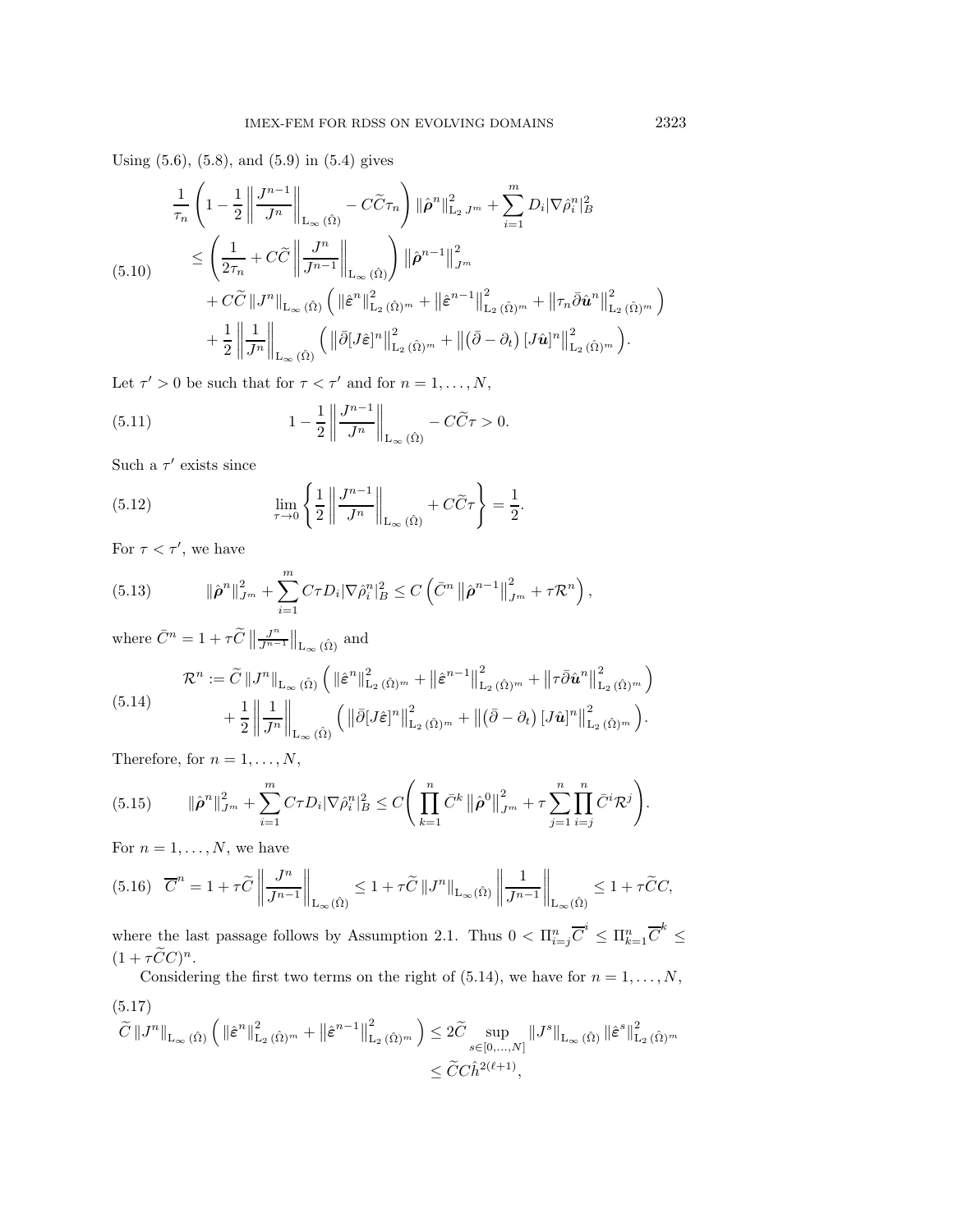where we have used Assumption 2.1 and Lemma 4.1. Dealing with the third term on the right of (5.14), we have

$$
(5.18)\ \ \widetilde{C}\left\|J^{n}\right\|_{\mathrm{L}_{\infty}\left(\hat{\Omega}\right)}\left\|\tau\bar{\partial}\hat{\boldsymbol{u}}^{n}\right\|_{\mathrm{L}_{2}\left(\hat{\Omega}\right)^{m}}^{2}=\widetilde{C}\left\|J^{n}\right\|_{\mathrm{L}_{\infty}\left(\hat{\Omega}\right)}\left\|\int_{t^{n-1}}^{t^{n}}\partial_{t}\hat{\boldsymbol{u}}^{s}\mathrm{d}s\right\|_{\mathrm{L}_{2}\left(\hat{\Omega}\right)^{m}}^{2}\leq\widetilde{C}C\tau^{2},
$$

where we have used Assumptions 2.3 and 2.1. For the fourth term on the right of  $(5.14)$  we have

$$
(5.19) \quad \frac{1}{2} \left\| \frac{1}{J^n} \right\|_{\mathcal{L}_{\infty}(\hat{\Omega})} \left\| \bar{\partial} [J\hat{\varepsilon}]^n \right\|_{\mathcal{L}_2(\hat{\Omega})^m}^2 \leq \frac{1}{2} \left\| \frac{1}{J^n} \right\|_{\mathcal{L}_{\infty}(\hat{\Omega})} \left\| \frac{1}{\tau_n} \int_{t^{n-1}}^{t^n} \partial_t [J\hat{\varepsilon}]^s \mathrm{d} s \right\|_{\mathcal{L}_2(\hat{\Omega})^m}^2
$$

$$
\leq C \sup_{s \in [t^{n-1}, t^n]} \left\| \hat{\varepsilon}^s \right\|_{\mathcal{L}_2(\hat{\Omega})^m}^2 \leq C \hat{h}^{2(\ell+1)},
$$

where we have used Assumption 2.1 for the second step and Lemma 4.1 for the final step. Finally, for the fifth term on the right of (5.14) we have

(5.20)

$$
\left\|\frac{1}{J^n}\right\|_{\mathrm{L}_{\infty}(\hat{\Omega})} \left\|(\bar{\partial}-\partial_t)\left[J\hat{\mathbf{u}}\right]^n\right\|_{\mathrm{L}_2(\hat{\Omega})^m}^2 = \left\|\frac{1}{J^n}\right\|_{\mathrm{L}_{\infty}(\hat{\Omega})} \left\|\frac{1}{\tau_n}\int_{t^{n-1}}^{t^n} (s-t^{n-1})\,\partial_{tt}[J\hat{\mathbf{u}}]^s \mathrm{d}s\right\|_{\mathrm{L}_2(\hat{\Omega})^m}^2
$$
  

$$
\leq C\tau^2 \sup_{s \in [t^{n-1},t^n]} \left(\left\|\partial_t\hat{\mathbf{u}}^s\right\|_{\mathrm{L}_2(\hat{\Omega})^m}^2 + \left\|\hat{\mathbf{u}}^s\right\|_{\mathrm{L}_2(\hat{\Omega})^m}^2\right),
$$

where we have used Assumption 2.1 for the second step and Assumption 2.3 for the final step. Combining (5.17), (5.18), (5.19), and (5.20) we have

(5.21) 
$$
\mathcal{R}^n \leq C\left(\hat{h}^{2(\ell+1)} + \tau^2\right) \text{ for } n = 1,\ldots,N.
$$

Using (4.28) we have

(5.22) 
$$
\|\hat{\boldsymbol{\rho}}^{0}\|_{J^{m}}^{2} = \left\|\hat{\boldsymbol{\rho}}^{h}(0)\right\|_{J^{m}}^{2} \leq C \hat{h}^{2(\ell+1)}.
$$

Applying estimates (5.21) and (5.22) in (5.13) completes the proof of Theorem 5.1. П

*Remark* 5.3 (Stability of the fully discrete scheme). The time step restriction (5.11) is composed of a term arising from domain growth (the term involving the determinant  $J$  of the diffeomorphism  $\mathcal{A}$ ) and a term arising from the nonlinear reaction kinetics (the term containing  $\tilde{C}$ ). It is worth noting that for a given set of reaction kinetics, i.e., a given  $\tilde{C}$ , larger time steps are admissible on growing domains (as we have  $||J^{n-1}/J^n||_{L_{\infty}(\hat{\Omega})} < 1$  for all  $n = 1, ..., N$ ). If we consider for illustrative purposes the heat equation, i.e, the case  $\tilde{C} = 0$ , we recover unconditional stability on growing domains whereas for contracting domains (5.11) implies a stability condition on the timestep dependent on the growth rate.

In practice only qualitative a priori estimates are generally available for the exact solution and the region  $I$  defined in Assumption 2.2 is not explicitly known. To this end, we show a maximum-norm bound on the discrete solution to circumvent the construction of *<sup>f</sup>*.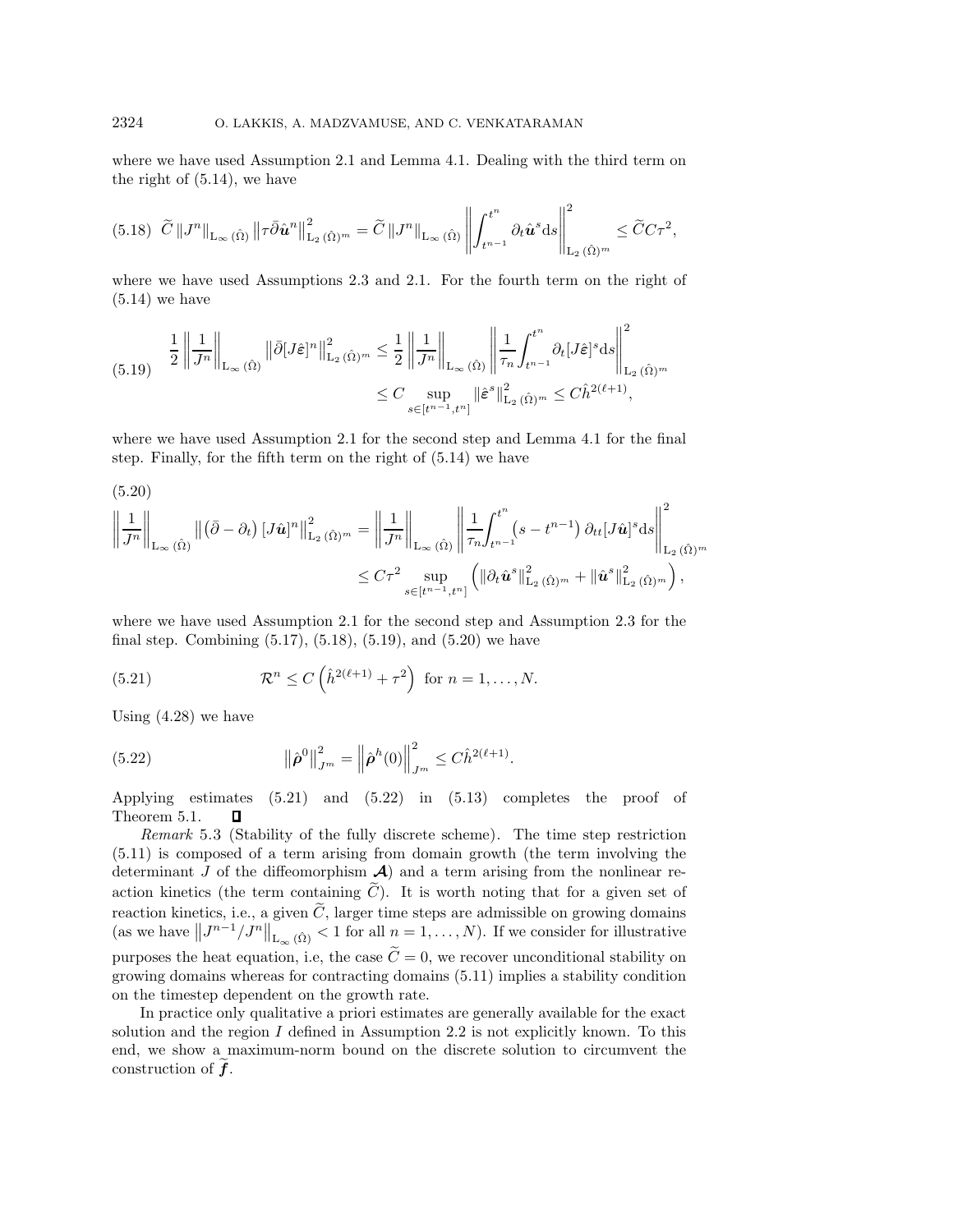We wish to invoke estimate (3.3) with a positive power of  $\hat{h}$ , and thus we require the degree of the finite element space to satisfy  $\ell > \frac{d}{2} - 1$ , where d is the spatial dimension. For any physically relevant domain  $(d < 4)$  piecewise linear or higher basis functions suffice.

*Remark* 5.4 (Maximum-norm bound of the discrete solution). Let the assumptions in Theorem 5.1 be valid and let the degree of the finite element space satisfy  $\ell > \frac{d}{2} - 1$ , where d is the spatial dimension. Then

(5.23) 
$$
\|\hat{u}^n - \hat{U}^n\|_{L_{\infty}(\hat{\Omega})^m} \leq C \hat{h}^{\ell+1-\frac{d}{2}},
$$

and for sufficiently small mesh-size  $\hat{h}$  the discrete solution  $\hat{U}^n$  to Problem (3.15) is in the region I, defined in Assumption 2.2, for all  $n \in [0, \ldots, N]$ . Thus, we may replace *<sup>F</sup>* in (3.15) by *<sup>F</sup>*.

Indeed, for  $n \in [0, \ldots, N]$  we have for  $\mathcal{I}^h$  the Clément interpolant

$$
(5.24) \qquad \left\|\hat{\boldsymbol{u}}^{n}-\hat{\boldsymbol{U}}^{n}\right\|_{\mathrm{L}_{\infty}(\hat{\Omega})^{m}} \leq \left\|\mathcal{I}^{h}\hat{\boldsymbol{u}}^{n}-\hat{\boldsymbol{U}}^{n}\right\|_{\mathrm{L}_{\infty}(\hat{\Omega})^{m}} + \left\|\hat{\boldsymbol{u}}^{n}-\mathcal{I}^{h}\hat{\boldsymbol{u}}^{n}\right\|_{\mathrm{L}_{\infty}(\hat{\Omega})^{m}}.
$$

Using  $(3.3)$  and  $(3.4)$  gives

$$
(5.25) \quad \|\hat{\mathbf{u}}^{n} - \hat{\mathbf{U}}^{n}\|_{\mathcal{L}_{\infty}(\hat{\Omega})^{m}} \leq C\Big(\hat{h}^{-d/2}\big(\left\|\mathcal{I}^{h}\hat{\mathbf{u}}^{n} - \hat{\mathbf{u}}^{n}\right\|_{\mathcal{L}_{2}(\hat{\Omega})^{m}} + \left\|\hat{\mathbf{u}}^{n} - \hat{\mathbf{U}}^{n}\right\|_{\mathcal{L}_{2}(\hat{\Omega})^{m}}) + \hat{h}^{\ell+1-d/2}|\hat{\mathbf{u}}^{n}|_{\mathcal{H}^{\ell+1}(\hat{\Omega})^{m}}\Big).
$$

Error bound (5.23) now follows from (3.2) and Theorem 5.1. Thus, if  $\hat{h}$  is taken sufficiently small we have

(5.26) 
$$
\sup_{n=0,\ldots,N} \|\hat{\boldsymbol{u}}^{n} - \hat{\boldsymbol{U}}^{n}\|_{\mathrm{L}_{\infty}(\hat{\Omega})^{m}} \leq \delta
$$

for any  $\delta \in \mathbb{R}^+$ . Therefore,  $\hat{U}^n \in I$  for all  $n \in [0,\ldots,N]$  and thus  $\widetilde{f}(\hat{U}) = f(\hat{U})$ . The following corollary follows immediately.

Corrollary 5.5 (Convergence of a practical finite element method). *Let the assumptions in Theorem* 5.1 *be valid and let the degree of the finite element space* satisfy  $\ell > \frac{d}{2} - 1$ , where d is the spatial dimension. Then, for a sufficiently small *mesh-size*  $\hat{h}$  *the scheme* (3.15) *with*  $\tilde{F}$  *replaced by*  $F$  *possesses a unique solution*  $(\hat{U}^n)_{n=0,...,N}$ *. It satisfies the following optimal-rate a priori error estimate:* 

(5.27) 
$$
\|\hat{\boldsymbol{U}}^{n} - \hat{\boldsymbol{u}}^{n}\|_{\mathrm{L}_{2}(\hat{\Omega})^{m}}^{2} + \tau \hat{h}^{2} \sum_{i=1}^{m} D_{i} \left\| \nabla \left(\hat{U}_{i}^{n} - \hat{u}_{i}^{n}\right) \right\|_{\mathrm{L}_{2}(\hat{\Omega})}^{2} \leq C \left(\mathcal{A}, \hat{u}, \widetilde{C}\right) \left(\hat{h}^{2(\ell+1)} + \tau^{2}\right) \quad \text{for } n = 0, ..., N
$$

*with*  $\widetilde{C}$  *as defined in* (2.21).

*Remark* 5.6 (How small must the mesh-size be?). Knowing the the mesh-size is "sufficiently small" in Corollary 5.5 is possible by verifying that the computed solution remains in the region I defined in Assumption 2.2.

**6. Implementation.** In this section we illustrate the implementation of the finite element scheme with explicit nonlinear reaction functions. We consider the following widely studied set of reaction kinetics.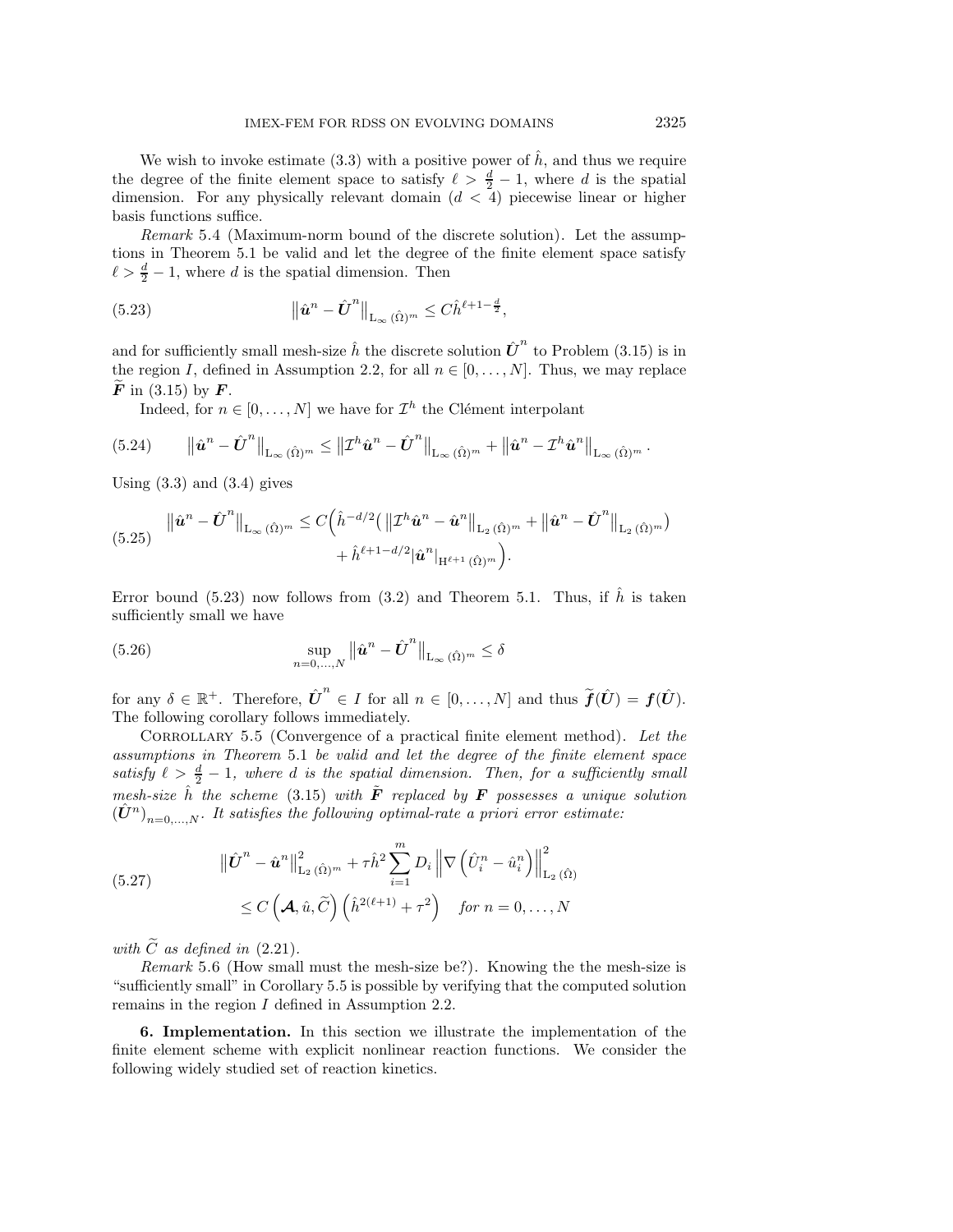Definition 6.1 (Schnakenberg's "activator-depleted substrate" model [38, 19, 25]). *We consider the following activator depleted substrate model, also known as the Brusselator model in nondimensional form:*

(6.1) 
$$
f_1(u_1, u_2) = \gamma \left( a - u_1 + u_1^2 u_2 \right) \text{ and } f_2(u_1, u_2) = \gamma \left( b - u_1^2 u_2 \right),
$$

*where*  $0 < a, b, \gamma < \infty$ *.* 

*Remark* 6.2 (Applicability of Assumption 2.2). The Schnakenberg reaction kinetics satisfy the structural assumptions on the nonlinear reaction vector field as

(6.2) 
$$
f_1(u_1, u_2) = \gamma (a + u_1 F_1(u_1, u_2))
$$
 and  $f_2(u_1, u_2) = \gamma (b + u_2 F_2(u_1, u_2))$ ,

where

(6.3) 
$$
F_1(u_1, u_2) = u_1 u_2 - 1 \text{ and } F_2(u_1, u_2) = -u_1^2.
$$

Clearly  $f, F \in C^1(\mathbb{R}^2)$ , thus Assumption 2.2 holds for the Schnakenberg kinetics. In matrix vector form scheme (3.15) equipped with kinetics (6.1) and appropriate initial approximations  $W_1^0, W_2^0$  is the following: To solve for  $\mathbf{W}_1^n, \mathbf{W}_2^n, n = [1, \ldots, N]$ , the linear systems given by

(6.4) 
$$
\begin{cases} \left(\frac{1}{\tau_n}\hat{M}^n + D_1\hat{S}^n + \gamma \hat{N}_1^n\right)\hat{W}_1^n = \frac{1}{\tau_n}\hat{M}^{n-1}\hat{W}_1^{n-1} + \gamma a\hat{F}^n, \\ \left(\frac{1}{\tau_n}\hat{M}^n + D_2\hat{S}^n + \gamma \hat{N}_2^n\right)\hat{W}_2^n = \frac{1}{\tau_n}\hat{M}^{n-1}\hat{W}_2^{n-1} + \gamma b\hat{F}^n, \end{cases}
$$

where  $W_1$  and  $W_2$  represent the nodal values of the discrete solutions corresponding to  $\hat{u}_1$  and  $\hat{u}_2$ , respectively, and the equations are nondimensional such that either  $D_1$ or  $D_2$  is equal to 1. The components of the weighted mass matrix  $\hat{M}$ , the weighted stiffness matrix  $\vec{S}$ , and the load vector  $\vec{F}$  on the reference frame are given by (6.5)

$$
\hat{M}^n_{\alpha\beta} := \int_{\hat{\Omega}} J^n \hat{\Phi}_{\alpha} \hat{\Phi}_{\beta}, \quad \hat{S}^n_{\alpha\beta} := \int_{\hat{\Omega}} [J\boldsymbol{K}]^n \nabla \hat{\Phi}_{\alpha} \cdot \boldsymbol{K}^n \nabla \hat{\Phi}_{\beta}, \quad \text{and} \quad \hat{F}^n_{\alpha} := \int_{\hat{\Omega}} J^n \hat{\Phi}_{\alpha}.
$$

For reaction kinetics (6.1) the components of the matrices arising from the Picard linearization  $\hat{N}_1$  are given by

(6.6) 
$$
(\hat{N}_1)_{\alpha\beta} := \sum_{\eta=1}^{\dim(\hat{\mathbb{V}})} \sum_{\vartheta=1}^{\dim(\hat{\mathbb{V}})} [(W_2)_{\eta} (W_2)_{\vartheta}]^{n-1} \int_{\hat{\Omega}} J^n \hat{\Phi}_{\alpha} \hat{\Phi}_{\beta} \hat{\Phi}_{\eta} \hat{\Phi}_{\vartheta}
$$

with  $N_2$  treated similarly.

Formulation (6.4) gives rise to the following linear algebra problem: Solve for vectors  $\boldsymbol{b}_i^n, i = 1, \ldots, m$ , such that

(6.7) 
$$
A^{n}b_{i}^{n}=c_{i}^{n-1} \text{ for } n=1,\ldots,N.
$$

The matrix  $A^n$  is symmetric sparse and positive definite. We therefore use the conjugate gradient algorithm [21] to compute the solution to the linear systems.

**7. Numerical experiments.** We now provide numerical evidence to back up the estimate of Theorem 5.1. We use as a test problem, the Schnakenberg kinetics, although any other reaction kinetics that fulfils our assumptions could have been used. For the implementation we make use of the toolbox ALBERTA [36]. The graphics were generated with PARAVIEW [20].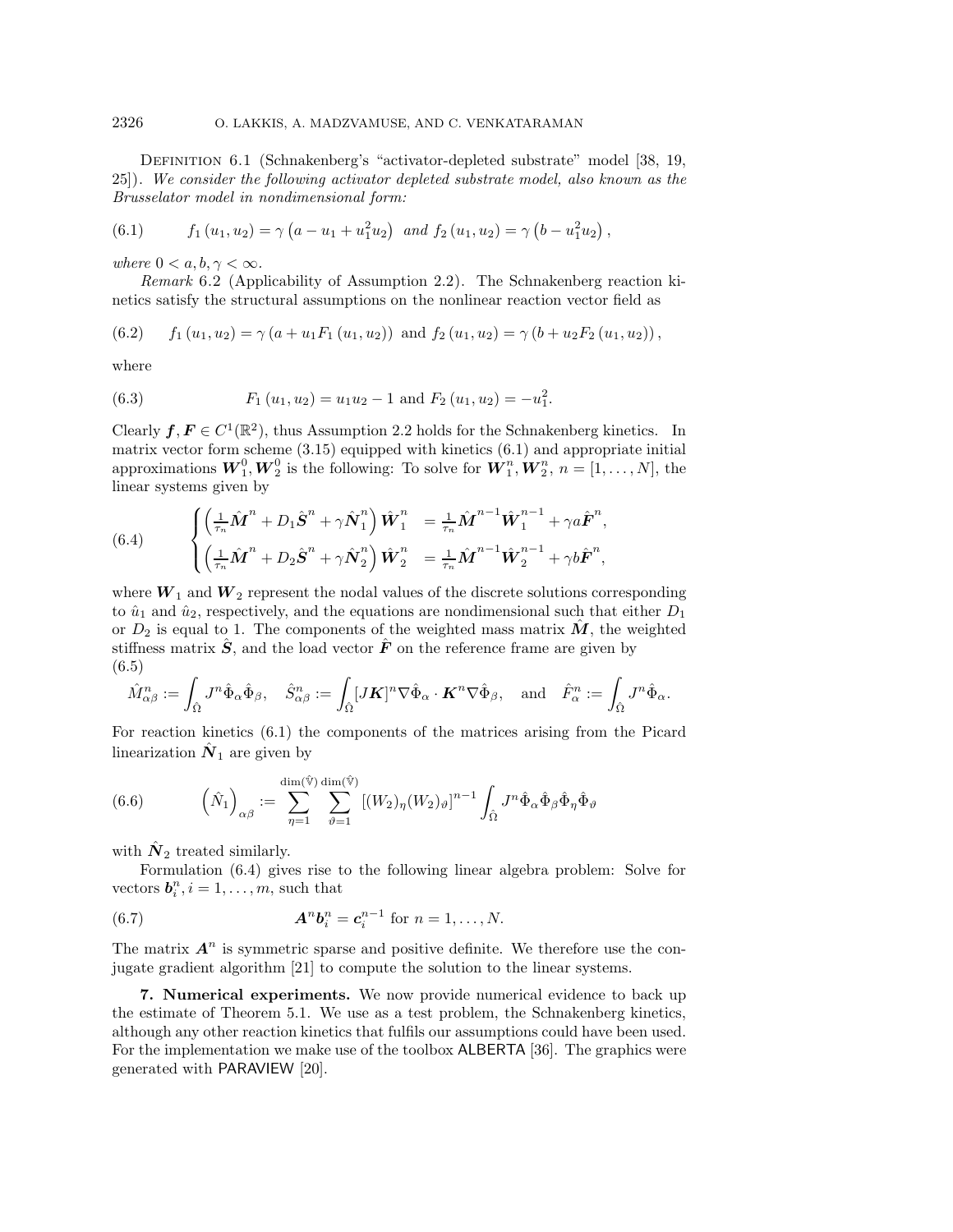**7.1. Numerical verification of the a priori convergence rate.** We examine the experimental order of convergence (EOC) of scheme (3.15). The EOC is a numerical measure of the rate of convergence of the scheme as  $\hat{h}_n \to 0$ . For a sequence of successive uniform refinements of a triangulation  $\{\hat{\mathcal{I}}_i\}_{i=0,\ldots,N}$  we denote by  $\{e_i\}_{i=0,\dots,N}$  the error and  $\hat{h}_i$  the maximum mesh-size of  $\hat{\mathscr{T}}_n$ . The EOC is given by

(7.1) 
$$
EOC_i(e_{i,i+1}, \hat{h}_{i,i+1}) = \ln(e_{i+1}/e_i)/\ln(\hat{h}_{i+1}/\hat{h}_i).
$$

We consider the EOC in approximating the solution to (1.1) with  $\mathbb{P}^1$ ,  $\mathbb{P}^2$ , and  $\mathbb{P}^3$ basis functions and uniform time step  $\tau \approx \hat{h}^2$ ,  $\tau \approx \hat{h}^3$ , and  $\tau \approx \hat{h}^4$ , respectively (since the scheme is first order in time). We also consider two different forms of domain evolution.

• Spatially linear periodic evolution:

(7.2) 
$$
\mathcal{A}_t(\xi) = \xi \left(1 + \kappa \sin \left(\pi t/T\right)\right).
$$

• Spatially nonlinear periodic evolution:

(7.3) 
$$
(\mathcal{A}_t(\xi))_i = \xi_i (1 + \kappa \sin(\pi t/T) \xi_i) \text{ for } i = 1, ..., d.
$$

In both cases we take a time interval of  $[0, 1]$ , the initial domain as the unit square, and the parameter  $\kappa = 1$ . We take the diffusion coefficients  $\mathbf{D} = (0.01, 1)^\mathsf{T}$  and the parameter  $\gamma = 1$ . Problem 1.1 equipped with nonlinear reaction kinetics does not admit any closed form solutions. In order to provide numerical verification of the convergence rate, we insert a source term such that the exact solution is

(7.4) 
$$
\hat{u}_1(\xi, t) = \sin(\pi t) \cos(\pi x_1) \cos(\pi x_2), \quad \hat{u}_2(\xi, t) = -\sin(\pi t) \cos(\pi x_1) \cos(\pi x_2).
$$

Tables 7.1 and 7.2 show the EOCs for the two benchmark examples. In both examples we observe that the error converges at the expected rate, providing numerical evidence for the estimate of Theorem 5.1.

*Remark* 7.1 (Existence of solutions to Problem 1.1 with spatially linear isotropic evolution). In [45], we showed that Problem 1.1 equipped with the Schnakenberg reaction kinetics posed on a  $C^2$  domain  $\Omega_t$  is well posed under any bounded spatially linear isotropic evolution of the domain. If we assume this result holds on polygonal domains, we have sufficient regularity on the continuous problem to apply Theorem 5.1 and thus conclude scheme (3.15) with  $\mathbb{P}^1$  finite elements converges with optimal order.

Table 7.1 Error in the  $\mathcal{L}_{\infty}(0,T;\mathcal{L}_2(\hat{\Omega})^m)$  norm and EOCs for a benchmark problem with spatially linear domain evolution  $(7.2)$ .

|                | $\log_2 h$ |               | 5         |           |           |
|----------------|------------|---------------|-----------|-----------|-----------|
| $\mathbb{P}^1$ | e          | $2.34e-1$     | $6.20e-2$ | 1.57e-2   | 3.96e-3   |
|                | EOC        | n.a.          | 1.91      | 1.98      | 1.99      |
| $\mathbb{P}^2$ | е          | $3.93 e^{-2}$ | $4.96e-3$ | $6.20e-4$ | $8.00e-5$ |
|                | EOC        | n.a.          | 2.98      | 3.00      | 2.99      |
| $\mathbb{P}^3$ | e          | $9.66e-3$     | $6.10e-4$ | n.a.      | n.a.      |
|                | EOC        | 3.89          | 3.99      | n.a.      | n.a.      |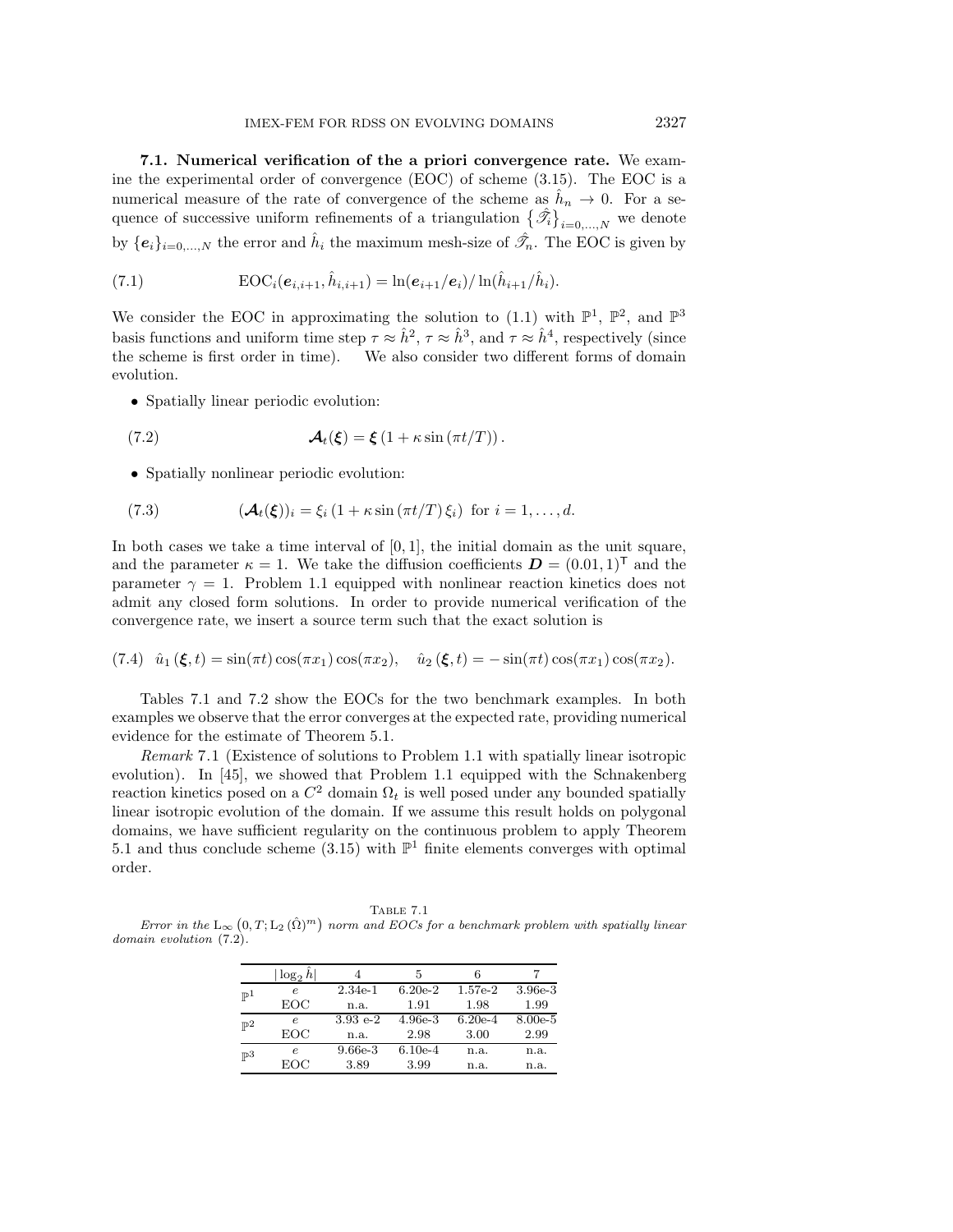Table 7.2

Error in the  $\mathcal{L}_{\infty}(0,T;\mathcal{L}_2(\hat{\Omega})^m)$  norm and EOCs for a benchmark problem with nonlinear domain evolution (7.3).

|                | $\log_2 h$ |           | 5         |           |           |
|----------------|------------|-----------|-----------|-----------|-----------|
| $\mathbb{P}^1$ | e          | $1.42e-1$ | $3.63e-2$ | $9.12e-3$ | $2.28e-3$ |
|                | EOC        | n.a.      | 1.97      | 1.99      | 1.99      |
| $\mathbb{P}^2$ | e          | $1.07e-2$ | $1.32e-3$ | $1.60e-4$ | $2.00e-5$ |
|                | EOC        | n.a.      | 3.02      | 3.02      | 3.01      |
| $\mathbb{P}^3$ | e          | $1.89e-3$ | $1.20e-4$ | n.a.      | n.a.      |
|                | EOC        | 3.97      | 4.00      | n.a.      | n.a.      |

**7.2. Schnakenberg kinetics.** To illustrate a concrete application for which our theory holds, we present results for the Schnakenberg kinetics with domain growth function of the form (7.2); initial conditions are taken as small perturbations around the spatially homogeneous steady state and numerical and reaction kinetic parameter values as given in Table 7.3.

We take the unit square as the initial domain, with the domain growing from a square of length 1 to a square of length 5 at  $t = 1000$  before contracting to a square of length 1 at final time. Figure 7.1 shows snapshots of the discrete activator  $(W_1)$ profiles. The substrate profiles  $(W_2)$  have been omitted as they are 180 $\degree$  out of phase with those of the activator. An initial half spot pattern forms which reorients as the domain grows into a single spot positioned in the center of the domain. As the domain contracts this single spot disappears (via spot annihilation) with the final domain exhibiting no spatial patterning.

TABLE 7.3 Parameter values for the numerical experiment with the Schnakenberg kinetics.

 $D_1$   $D_2$   $\gamma$  a b  $\kappa$  T  $\tau$  DOFs



FIGURE 7.1. Snapshots of the discrete activator  $(u_1)$  profile for the Schnakenberg reaction kinetics on domains with spatially linear evolution at times 0, 590, 1000, 1750, and 2000 reading clockwise from top left. For parameter values see Table 7.3. We observe the formation of a half spot which reorients to a single spot positioned in the center of the domain. As the domain contracts the spots are annihilated with the domain at end time exhibiting no patterns.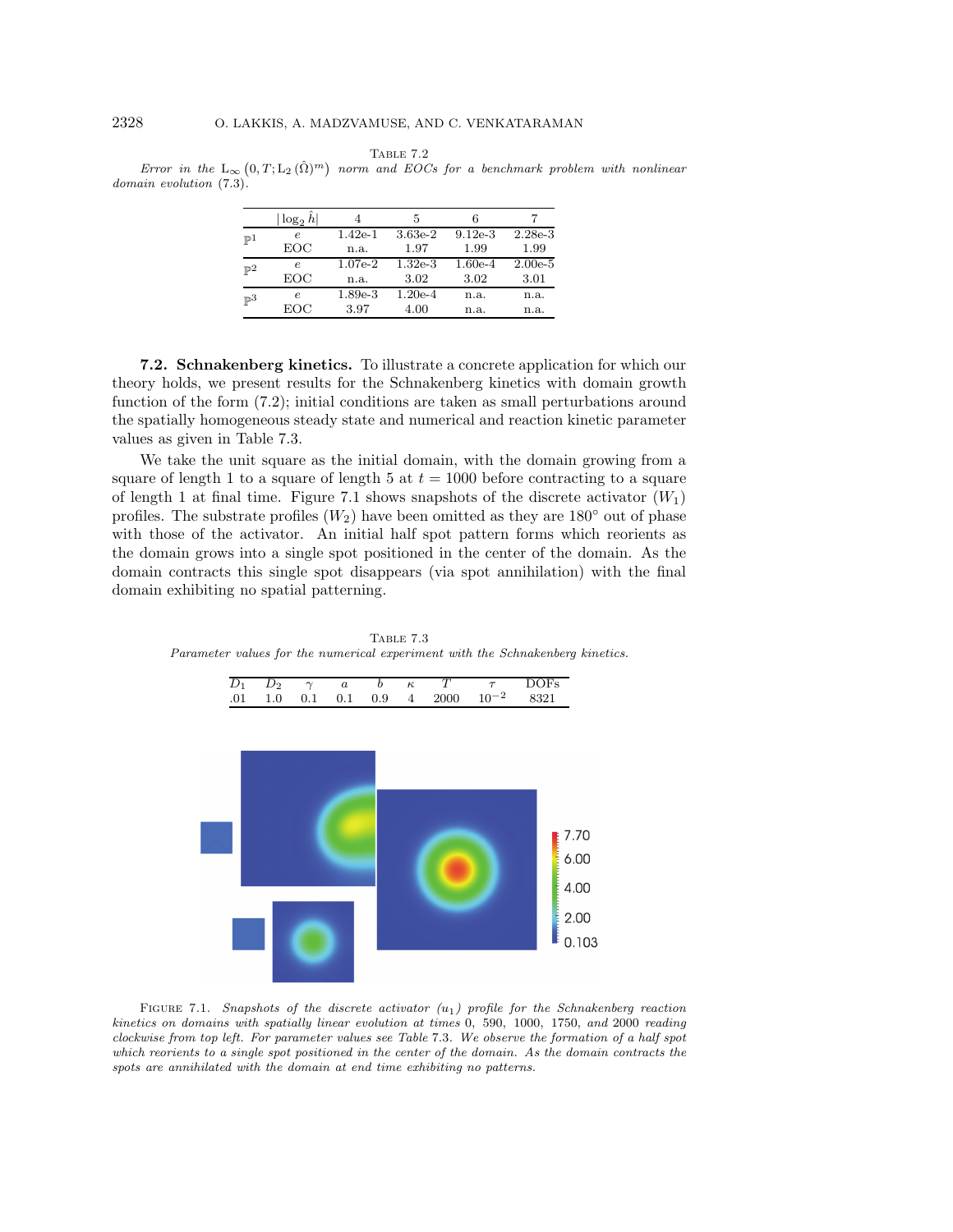#### REFERENCES

- [1] D. ACHESON, *Elementary Fluid Dynamics*, Oxford University Press, New York, 1990.
- [2] M. Baines, Moving Finite Elements, Oxford University Press, New York, 1994.
- [3] R. Baker and P. Maini, A mechanism for morphogen-controlled domain growth, Journal of Mathematical Biology, 54 (2007), pp. 597–622.
- [4] R. BARREIRA, C. ELLIOTT, AND A. MADZVAMUSE, The surface finite element method for pattern formation on evolving biological surfaces, Journal Math. Biol. 63, 2011, pp. 1–25.
- [5] R. Barrio, R. Baker, B. Vaughan, Jr., K. Tribuzy, M. de Carvalho, R. Bassanezi, and P. Maini, Modeling the skin pattern of fishes, Phys. Rev. E, 79 (2009), pp. 1–25.
- [6] S. BRENNER AND L. SCOTT, The mathematical theory of finite element methods, Texts Appl. Math. 15, Springer, New York, 2002.
- [7] M. Chaplain, M. Ganesh, and I. Graham, Spatio-temporal pattern formation on spherical surfaces: numerical simulation and application to solid tumour growth, Journal Math. Biol., 42 (2001), pp. 387–423.
- [8] K. CHUEH, C. CONLEY, AND J. SMOLLER, Positively invariant regions for systems of nonlinear diffusion equations, Indiana Univ. Math. J, 26 (1977), pp. 373–392.
- [9] P. CLÉMENT, Approximation by finite element functions using local regularization, RAIRO Rouge, Anal. Numér., 9 (1975), pp. 77-84.
- [10] E. Crampin, E. Gaffney, and P. Maini, Reaction and diffusion on growing domains: Scenarios for robust pattern formation, Bull. Math. Biol., 61 (1999), pp. 1093–1120.
- [11] M. CROUZEIX AND V. THOMÉE, The stability in  $l_p$  and  $w_p^1$  of the  $l_2$ -projection onto finite element function spaces, Mathematics of Computation, 48 (1987), pp. 521–532; also available online from http://www.jstor.org/stable/2007825.
- [12] T. Dupont, Mesh modification of evolution equations, Math. Comp., 39(159) (1982), pp. 85– 107.
- [13] C. ELLIOTT AND A. STUART, The global dynamics of discrete semilinear parabolic equations, SIAM Journal on Numerical Analysis, 30 (1993), pp. 1622–1663; also available online from http://epubs.siam.org/doi/abs/10.1137/0730084.
- [14] C. M. ELLIOTT, B. STINNER, AND C. VENKATARAMAN, *Modelling cell motility and chemotaxis* with evolving surface finite elements, J. Roy. Soc. Interface 9, 2012, pp. 3027-3044; also available from http://rsif.royalsocietypublishing.org/content/early/2012/05/29/rsif. 2012.0276.abstract.
- [15] D. Estep, M. Larson, and R. Williams, Estimating the Error of Numerical Solutions of Systems of Reaction-Diffusion Equations, American Mathematical Society, Providence, RI, 2000.
- [16] L. Evans, Partial Differential Equations, Graduate Studies in Mathematics 19, Dover, New York, 2009.
- [17] L. C. Evans and R. F. Gariepy, Measure Theory and Fine Properties of Functions, CRC Press, Boca Raton, FL, 1992.
- [18] M. GARVIE AND C. TRENCHEA, Finite element approximation of spatially extended predatorprey interactions with the Holling type II functional response, Numer. Math., 107 (2007), pp. 641–667.
- [19] A. GIERER AND H. MEINHARDT, A theory of biological pattern formation, Biol. Cybernetics, 12 (1972), pp. 30–39.
- [20] A. HENDERSON, J. AHRENS, AND C. LAW, The ParaView Guide, Kitware, Clifton Park, New York, 2004.
- [21] M. HESTENES AND E. STIEFEL, Methods of conjugate gradients for solving linear systems, Journal of Research of the National Bureau of Standards, 49 (1952), pp. 409–436.
- [22] D. HOFF, Stability and convergence of finite difference methods for systems of nonlinear reaction-diffusion equations, SIAM J. Numer. Anal., 15 (1978), pp. 1161–1177; also available online from http://www.jstor.org/stable/2156733.
- [23] S. KONDO AND R. ASAI, A reaction–diffusion wave on the skin of the marine angelfish Pomacanthus, Nature, 376 (1995), pp. 765–768.
- [24] M. LABADIE, The stabilizing effect of growth on pattern formation, preprint, 2008.
- [25] R. LEFEVER AND I. PRIGOGINE, Symmetry-breaking instabilities in dissipative systems II, J. Chem. Phys, 48 (1968), pp. 1695–1700.
- [26] J. MACKENZIE AND A. MADZVAMUSE Analysis of stability and convergence of finite-difference methods for a reaction–diffusion problem on a one-dimensional growing domain, IMA J. Numer. Anal., 31 (2011), p. 212.
- [27] A. Madzvamuse, A Numerical Approach to the Study of Spatial Pattern Formation, Ph.D. thesis, University of Oxford, Oxford, 2000.